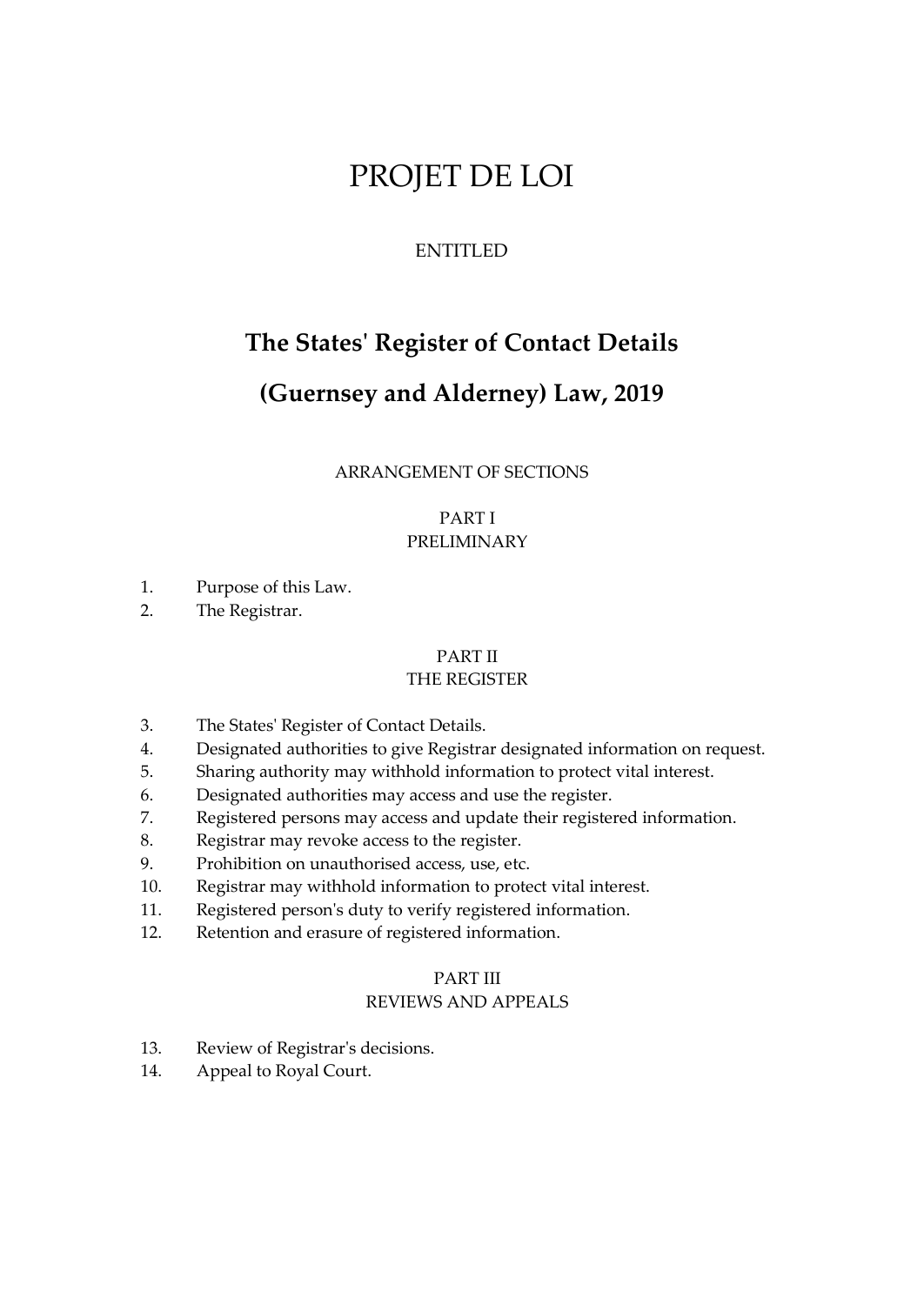## PART IV OFFENCES AND PENALTIES

- 15. Duty of confidentiality.
- 16. Offence of unauthorised access, use, etc..
- 17. Offence of providing false, deceptive or misleading information.
- 18. Penalties for offences.
- 19. Defence of due diligence.

## PART V

## GENERAL AND MISCELLANEOUS

- 20. Legal duties not contravened.
- 21. Service of documents.
- 22. Powers to amend this Law.
- 23. General provisions as to Ordinances.
- 24. General provisions as to regulations.
- 25. Interpretation.
- 26. Validity of consent.
- 27. Consequential amendments.
- 28. Extent.
- 29. Citation.
- 30. Commencement.

| <b>SCHEDULE 1</b> | Procedures for review                   |
|-------------------|-----------------------------------------|
| <b>SCHEDULE 2</b> | Designated Authorities for the Register |
| <b>SCHEDULE 3</b> | Designated Functions of the Register    |
| <b>SCHEDULE 4</b> | Designated Information for the Register |
| <b>SCHEDULE 5</b> | Consequential Amendments                |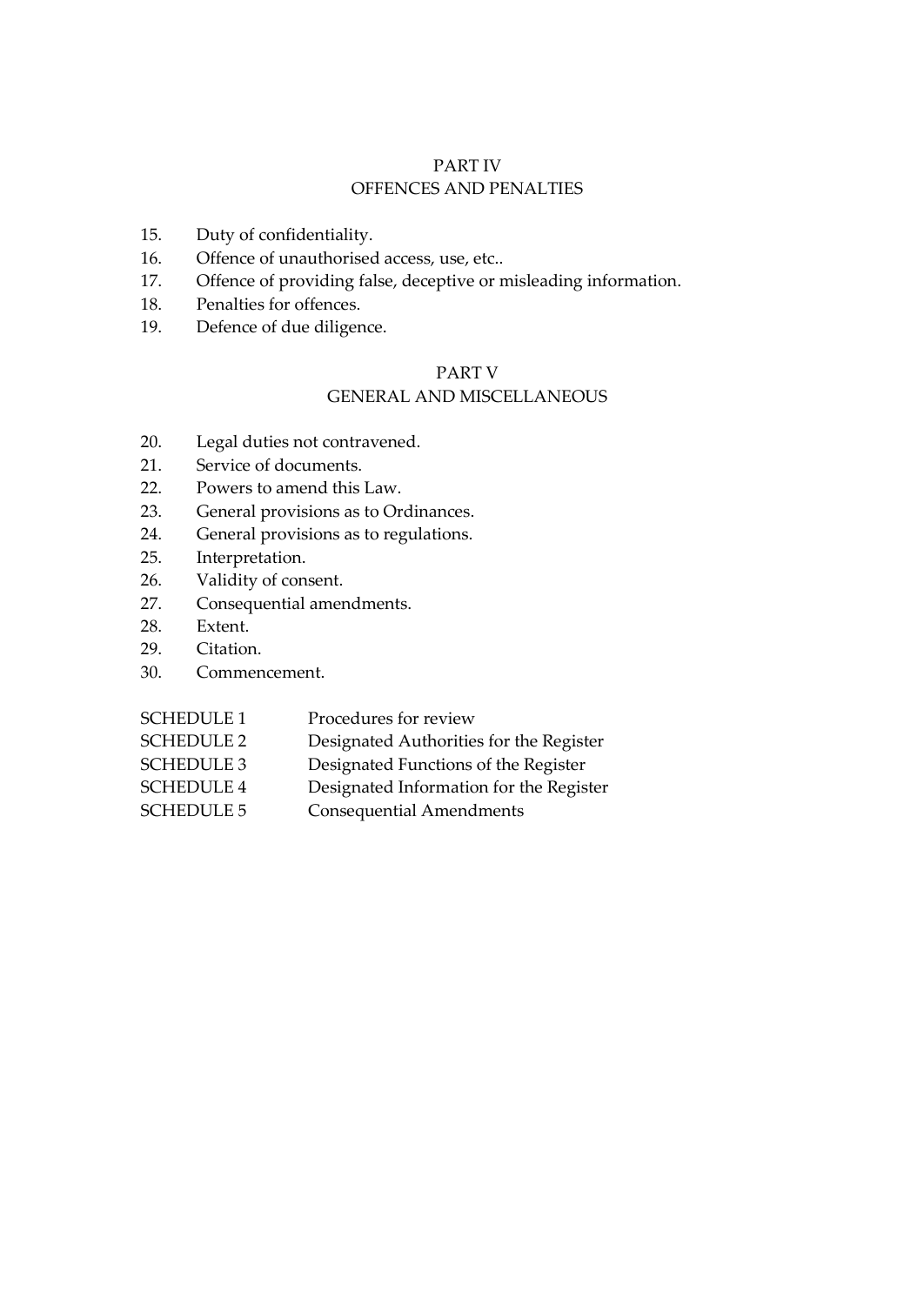## PROJET DE LOI

#### ENTITLED

# **The States' Register of Contact Details (Guernsey and Alderney) Law, 2019**

**THE STATES**, in pursuance of their Resolutions of the 16th February, 2016**<sup>a</sup>** and the 4 th September, 2019**<sup>b</sup>** , have approved the following provisions which, subject to the Sanction of Her Most Excellent Majesty in Council, shall have force of law in the Islands of Alderney, Guernsey, Herm and Jethou.

## PART I

## PRELIMINARY

\_\_\_\_\_\_\_\_\_\_\_\_\_\_\_\_\_\_\_\_\_\_\_\_\_\_\_\_\_\_\_\_\_\_\_\_\_\_\_\_\_\_\_\_\_\_\_\_\_\_\_\_\_\_\_\_\_\_\_\_\_\_\_\_\_\_\_\_\_

#### **Purpose of this Law.**

- **1**. The purpose of this Law is
	- (a) to provide for the establishment and maintenance of a register of contact details to assist designated authorities to carry out designated functions efficiently, and
	- (b) to put in place adequate safeguards for the information

**<sup>a</sup>** Article XII of Billet d'État No. III of 2016.

**b** Article IV of Billet d'État No. XVI of 2019.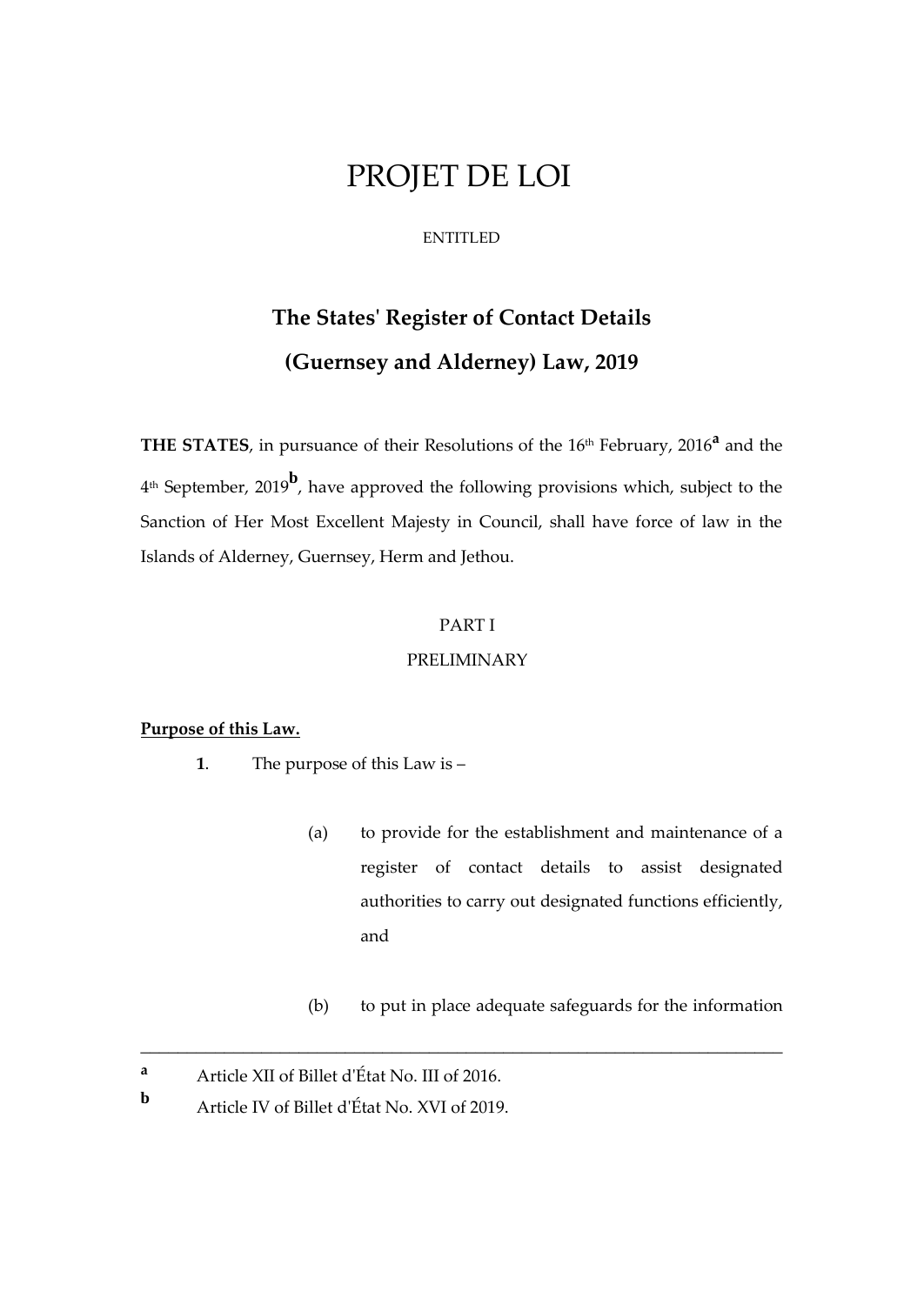in the register, in a manner consistent with the Data Protection Law.

## **The Registrar.**

**2**. (1) The Committee must in writing appoint an officer responsible to the Committee to be the Registrar of Contact Details ("**the Registrar**") for the purposes of this Law.

(2) The Registrar is responsible to the Committee for the exercise and performance of the Registrar's functions under this Law.

(3) The Committee may at any time in writing revoke an appointment made under subsection (1).

- (4) The Registrar must be regarded as
	- (a) the holder of a public office, for the purposes of the Public Functions (Transfer and Performance) (Bailiwick of Guernsey) Law, 1991**<sup>c</sup>** , and
	- (b) the controller of any personal data kept in the register, for the purposes of the Data Protection Law.

(5) Nothing in subsection (4)(b) precludes the Registrar and any designated authority being joint controllers of any personal data kept in the register, within the meaning of the Data Protection Law.

\_\_\_\_\_\_\_\_\_\_\_\_\_\_\_\_\_\_\_\_\_\_\_\_\_\_\_\_\_\_\_\_\_\_\_\_\_\_\_\_\_\_\_\_\_\_\_\_\_\_\_\_\_\_\_\_\_\_\_\_\_\_\_\_\_\_\_\_\_

**<sup>c</sup>** Ordres en Conseil Vol. XXXIII, p. 478; as amended by Ordinance No. IX of 2016.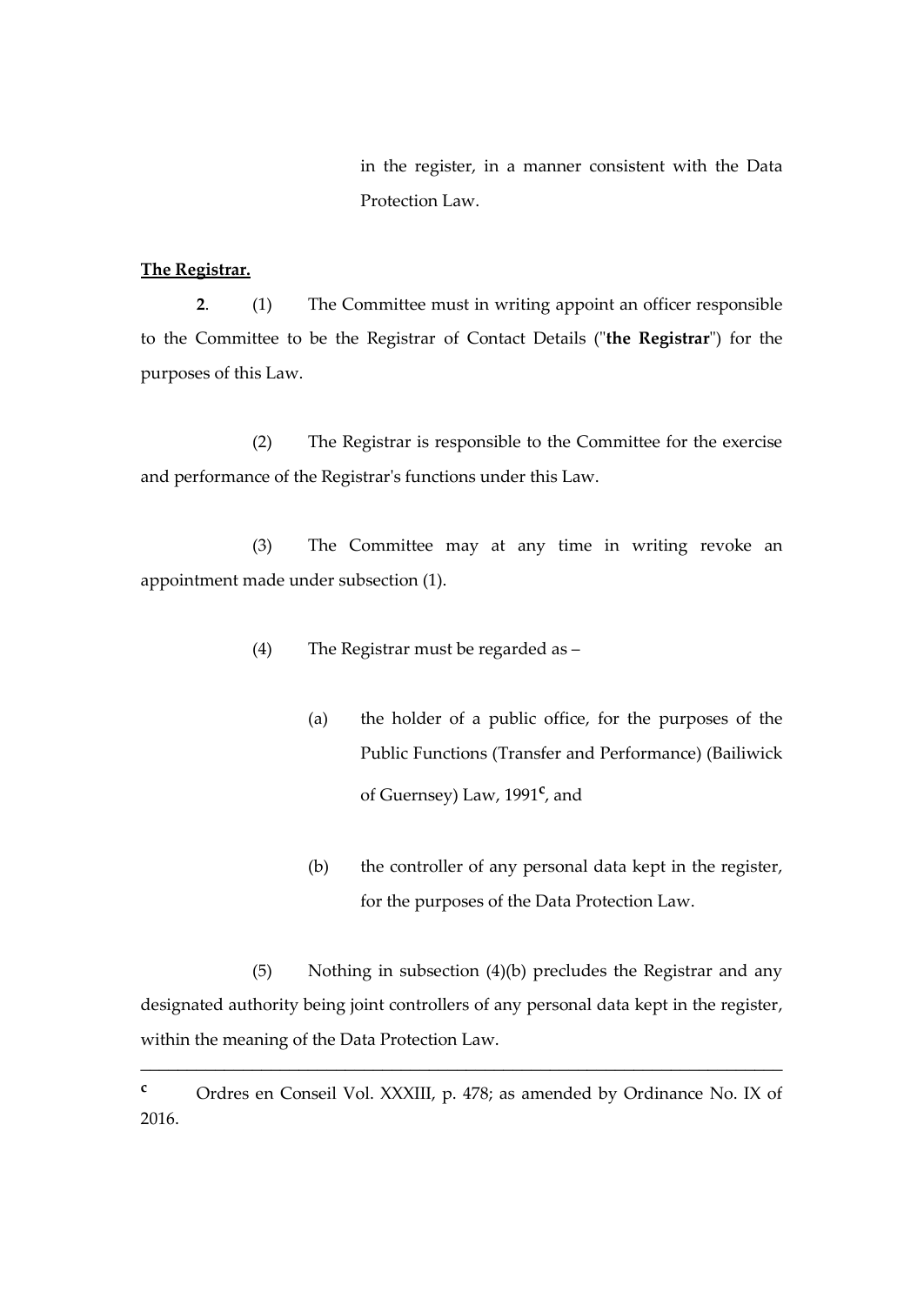## PART II

## THE REGISTER

#### **The States' Register of Contact Details.**

**3.** (1) The Registrar must establish and maintain a register of designated information in accordance with this Law.

(2) The register is to be called "The States' Register of Contact Details".

(3) Except as otherwise provided by or under this Law, the Registrar must enter in the register any designated information given to the Registrar under this Law.

### **Designated authorities to give Registrar designated information on request.**

**4**. (1) The Registrar may at any time by giving notice in writing to a designated authority require the designated authority to give the Registrar any relevant designated information of a kind or description specified in the notice in accordance with specified conditions.

(2) Subject to section 5, a designated authority to which a notice under subsection (1) is given must comply with the requirement in the notice.

(3) The Registrar may allow a sharing authority to discharge its duty under subsection (2) by allowing the authority to view and update any registered information in accordance with specified conditions.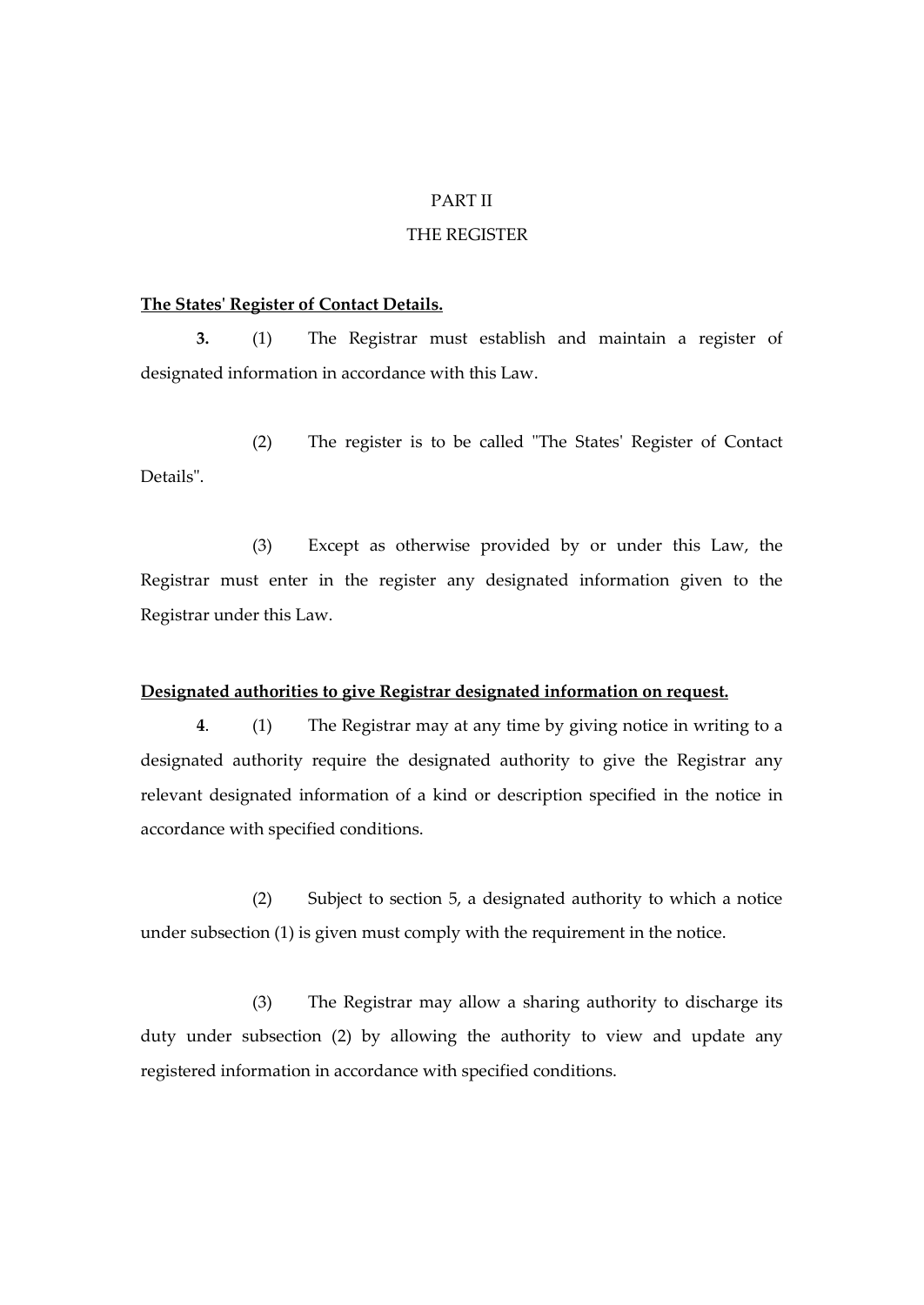(4) In subsection (1), "**relevant designated information**" means designated information –

- (a) collected, recorded, held or otherwise kept by or on behalf of the designated authority in carrying out, or otherwise in connection with, a designated function, and
- (b) a copy of which the designated authority is able, with reasonable efforts, to obtain in a form suitable for transmission to the Registrar.

(5) In this section and sections 5 and 6, "**sharing authority**" means a designated authority to which a notice under subsection (1) is given.

#### **Sharing authority may withhold information to protect vital interest.**

**5**. (1) A sharing authority may temporarily or permanently withhold from the Registrar any designated information relating to a living individual sought under a notice given under section 4(1) where the authority considers it necessary to do so in order to protect the vital interest of the individual.

(2) Where a sharing authority withholds any information from the Registrar under subsection (1), the sharing authority must promptly give the Registrar notice in writing –

> (a) explaining that the sharing authority has withheld designated information relating to the individual concerned under subsection (1) and the reason for doing so,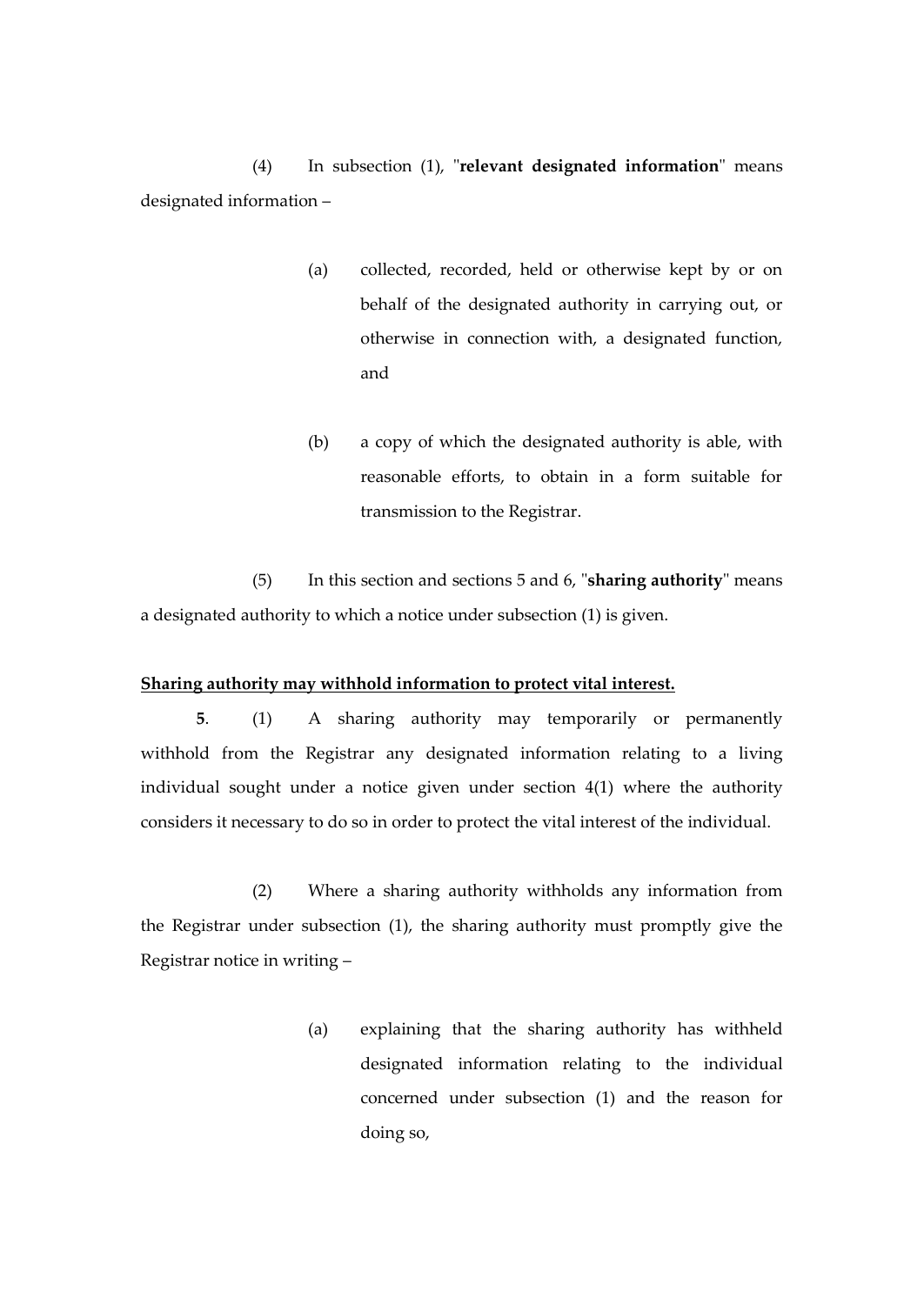- (b) specifying the kind or description of designated information that has been withheld, and
- (c) stating how long the sharing authority intends to withhold that information.

(3) On receiving a notice under subsection (2), the Registrar must give a written notice to every other sharing authority instructing them to refrain from or cease providing the Registrar with designated information of the kind or description specified in subsection (2)(b) for the period stated in subsection (2)(c).

(4) An instruction given to a sharing authority under subsection (3) has effect as if it were a specified condition notified to the sharing authority under section 4(1).

(5) The Committee may make regulations to provide for a review of, or an appeal against, or both, a decision of a sharing authority to withhold designated information under subsection (1).

### **Designated authorities may access and use the register.**

**6**. (1) The Registrar must permit a sharing authority to view, update and use any registered information in accordance with specified conditions.

(2) The Registrar may permit a designated authority that is not a sharing authority to view, update and use any registered information in accordance with specified conditions.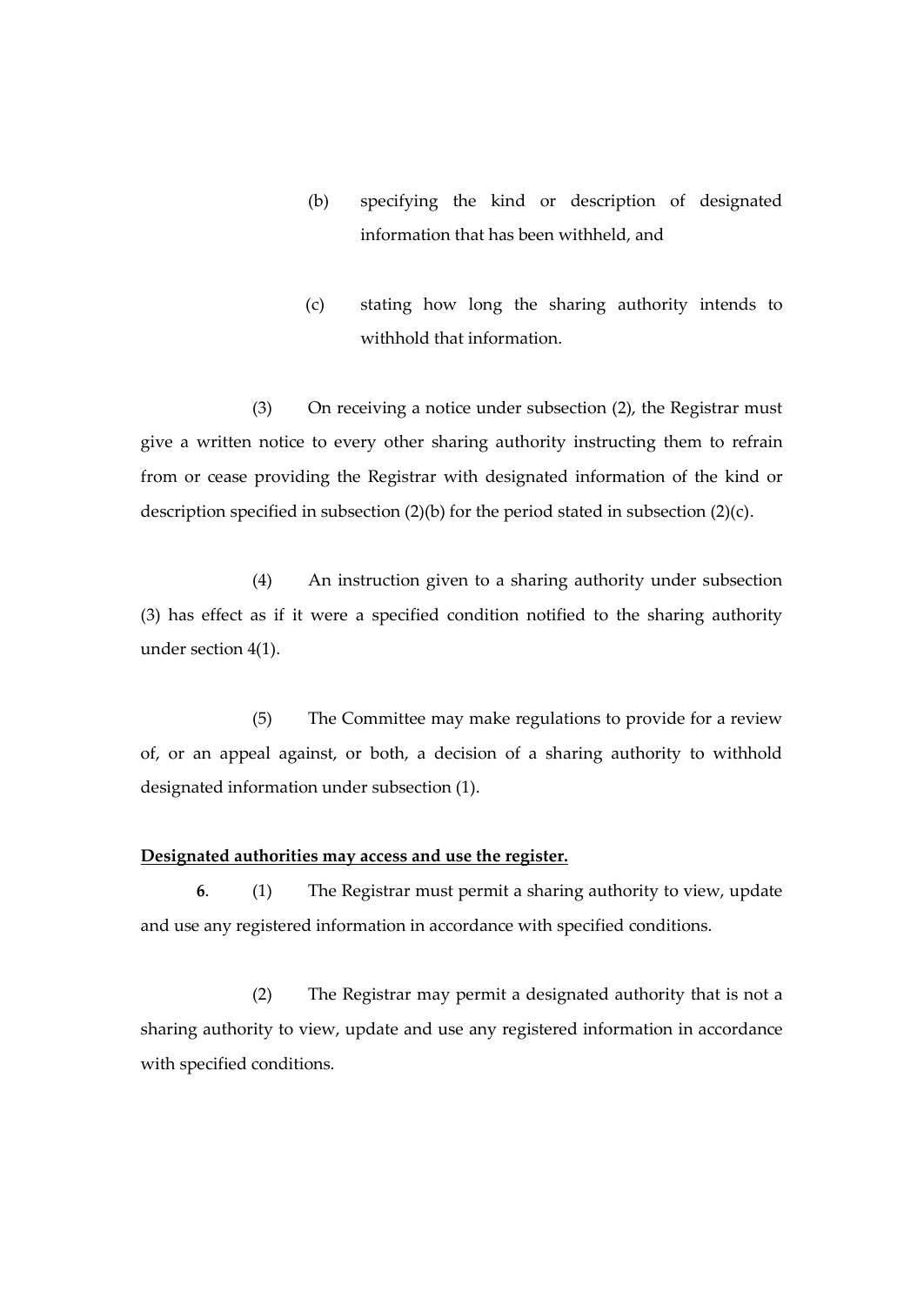(3) Nothing in subsection (1) or (2) requires or authorises the Registrar to permit any designated authority other than the Committee for Health and Social Care to view or use registered information relating to the biological sex of any individual at birth unless that information was itself provided by the designated authority.

(4) A designated authority must not view, update or use any registered information under subsection (1) or (2) except –

- (a) to ensure the accuracy and completeness of the information,
- (b) to assist the designated authority to carry out a designated function,
- (c) to protect the vital interest of a living individual,
- (d) where necessary for the purposes of any legal proceedings involving the designated authority, including any proceedings in connection with this Law,
- (e) where necessary for the purposes of complying with any enactment or court order, or
- (f) subject to section 26, where the person to which the registered information relates has given consent to the designated authority's viewing, updating or use of that information.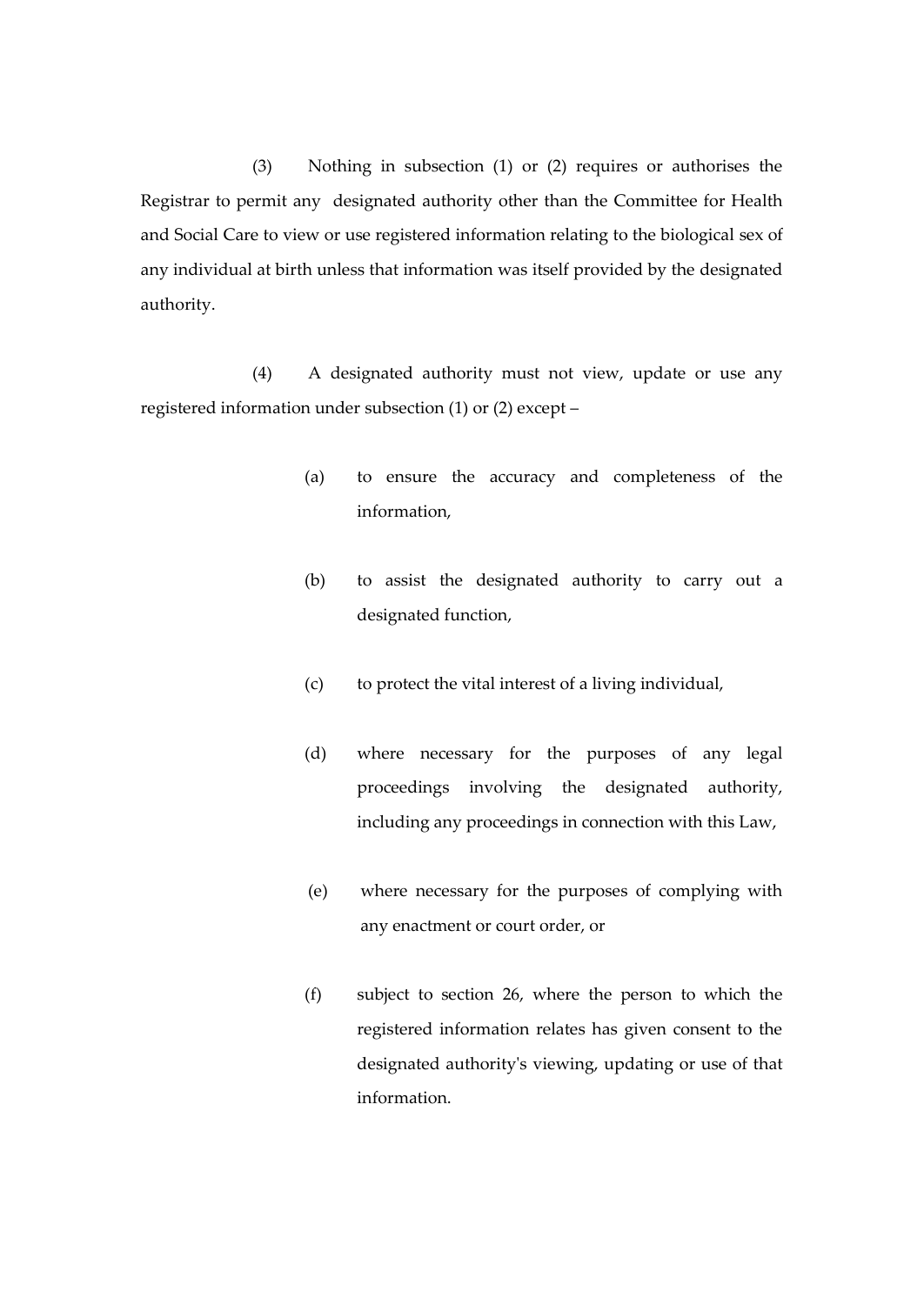#### **Registered persons may access and update their registered information.**

**7**. (1) The Registrar must permit a registered person and any person authorised by a registered person to view and update any registered information relating to the registered person –

- (a) in accordance with specified conditions, and
- (b) free of any charge.

(2) Nothing in subsection (1) limits or restricts the data subject rights of a registered person under Part III of the Data Protection Law.

#### **Registrar may revoke access to the register.**

**8.** (1) Despite sections 6 and 7(1), the Registrar may at any time by giving notice in writing to any person, suspend or revoke any access to registered information given to the person if –

- (a) the Registrar has reasonable grounds to believe that that person has viewed, updated or (as the case may be) used any registered information in contravention of any provision of this Law or any other enactment, and
- (b) the Registrar is not satisfied that that person has taken appropriate steps to prevent the occurrence or recurrence of any further contraventions of this Law or the other enactment.

(2) Nothing in subsection (1) limits or restricts the data subject rights of a registered person under Part III of the Data Protection Law.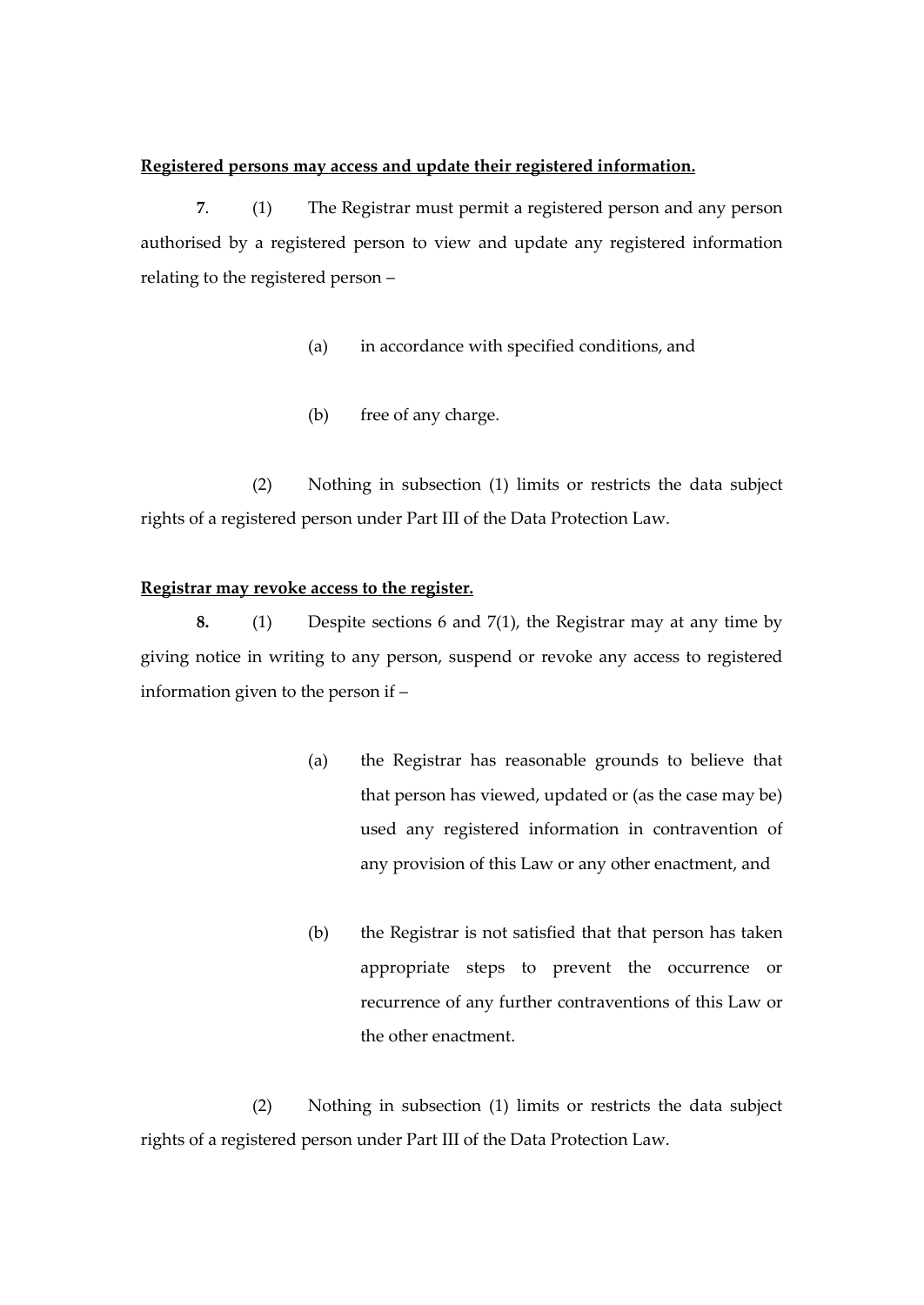## **Prohibition on unauthorised access, use, etc.**

**9**. The Registrar must not allow any person to view, use or update any registered information except –

- (a) in accordance with section 6 or 7,
- (b) where otherwise necessary to assist the Registrar to carry out the Registrar's functions under this Law, or
- (c) where required to do so by
	- (i) any other enactment, or
	- (ii) a court order.

#### **Registrar may withhold information to protect vital interest.**

**10.** (1) On request by any person, where the Registrar considers it necessary to do so in order to protect the vital interest of a living individual, the Registrar may temporarily or permanently –

- (a) withhold any designated information relating to the living individual from the register, or
- (b) by giving written notice to any person, wholly or partially restrict the person's access to any registered information relating to that living individual.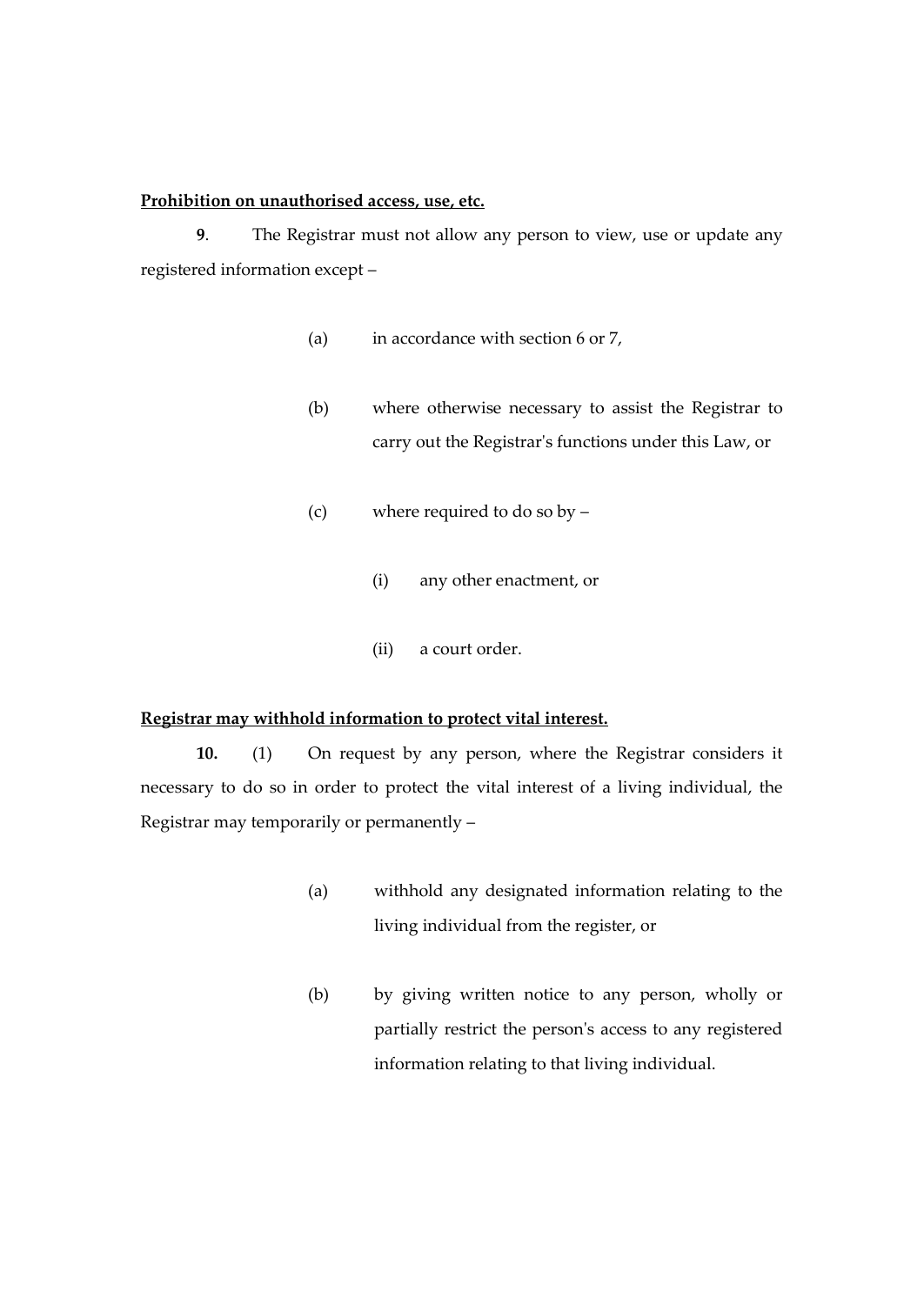(2) As soon as practicable after making a decision to withhold or refuse to withhold information under subsection (1)(a), or restrict or refuse to restrict access to information under subsection (1)(b), the Registrar must give written notice of the decision to –

- (a) the person making the request under subsection (1), and
- (b) unless that person is the living individual, that living individual.
- (3) A request under subsection (1) must
	- (a) be made in accordance with any specified conditions, and
	- (b) satisfy any specified conditions, including any condition requiring the requestor to provide additional information, documentation or evidence to support the request within any time limit specified by the Registrar.

(4) Subsection (1) has effect despite any provision to the contrary in section 3(3), 6 or 7.

## **Registered person's duty to verify registered information.**

**11.** (1) The Registrar may by notice in writing given to a registered person require the person to verify any registered information relating to the registered person on or before a date specified in the notice ("**the return date**").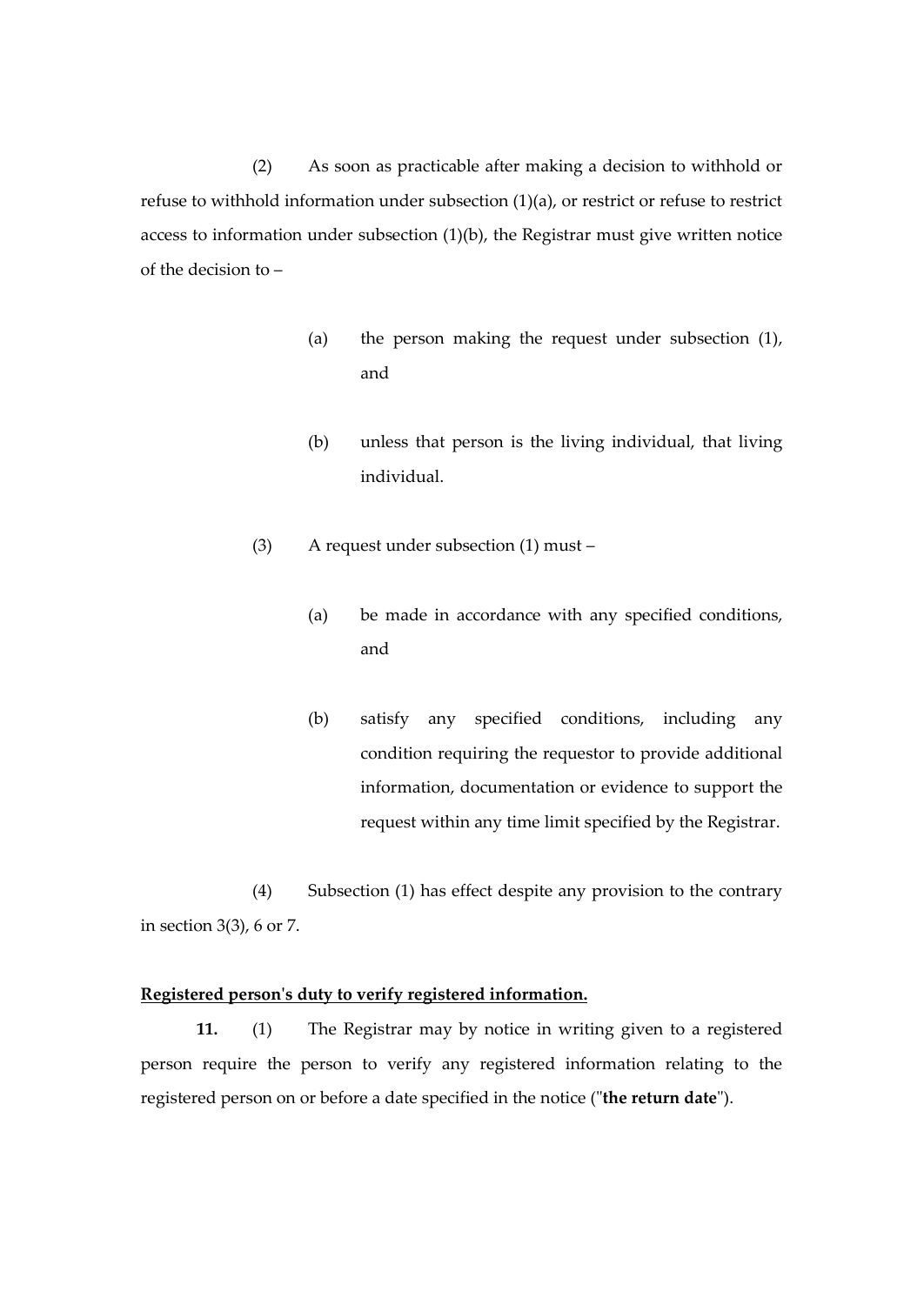(2) For the purposes of subsection (1), the Registrar may send the registered person any registered information relating to the registered person and in the notice under subsection (1) require that person to –

- (a) make a statement either confirming that the information is correct or correcting any registered information that is incorrect or has changed,
- (b) sign and date the statement, and
- (c) return the statement to the Registrar no later than the return date.

(3) The return date must be a date at least one calendar month following the date on which the notice under subsection (1) is given by the Registrar.

(4) A person to which a notice is given under subsection (1) must comply with the requirements imposed under subsection (2) before the return date.

(5) A person who contravenes subsection (4) without reasonable excuse is guilty of an offence.

## **Retention and erasure of registered information.**

**12**. (1) The Registrar must maintain registered information in the register until the Registrar determines that the information is no longer needed.

(2) Before determining that any registered information is no longer needed, the Registrar must, so far as practicable, consult –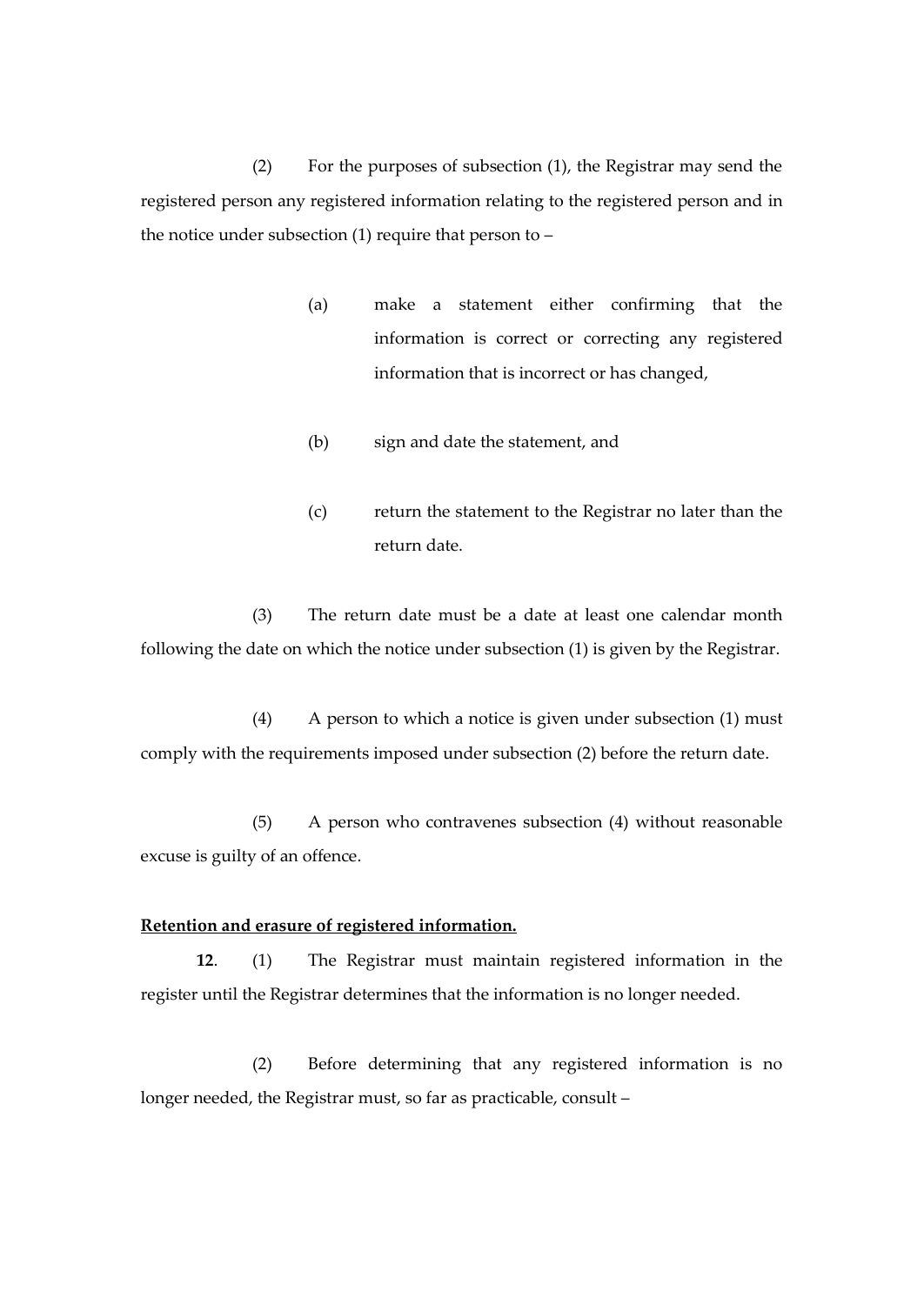- (a) any designated authority that provided the information to the Registrar,
- (b) any other designated authority that has viewed, used or updated the information under section 6, and
- (c) the registered person.

(3) Where the Registrar determines that any registered information is no longer needed, the Registrar must –

- (a) erase the information from the register, and
- (b) so far as practicable, give written notice to the designated authorities and registered person mentioned in subsection (2).

(4) In this section, "**no longer needed**", in relation to any registered information, means the information is no longer required to be kept in the register for the purposes of designated functions.

#### PART III

## REVIEWS AND APPEALS

## **Review of Registrar's decisions.**

**13**. (1) This section applies to a decision of the Registrar ("**original decision**") –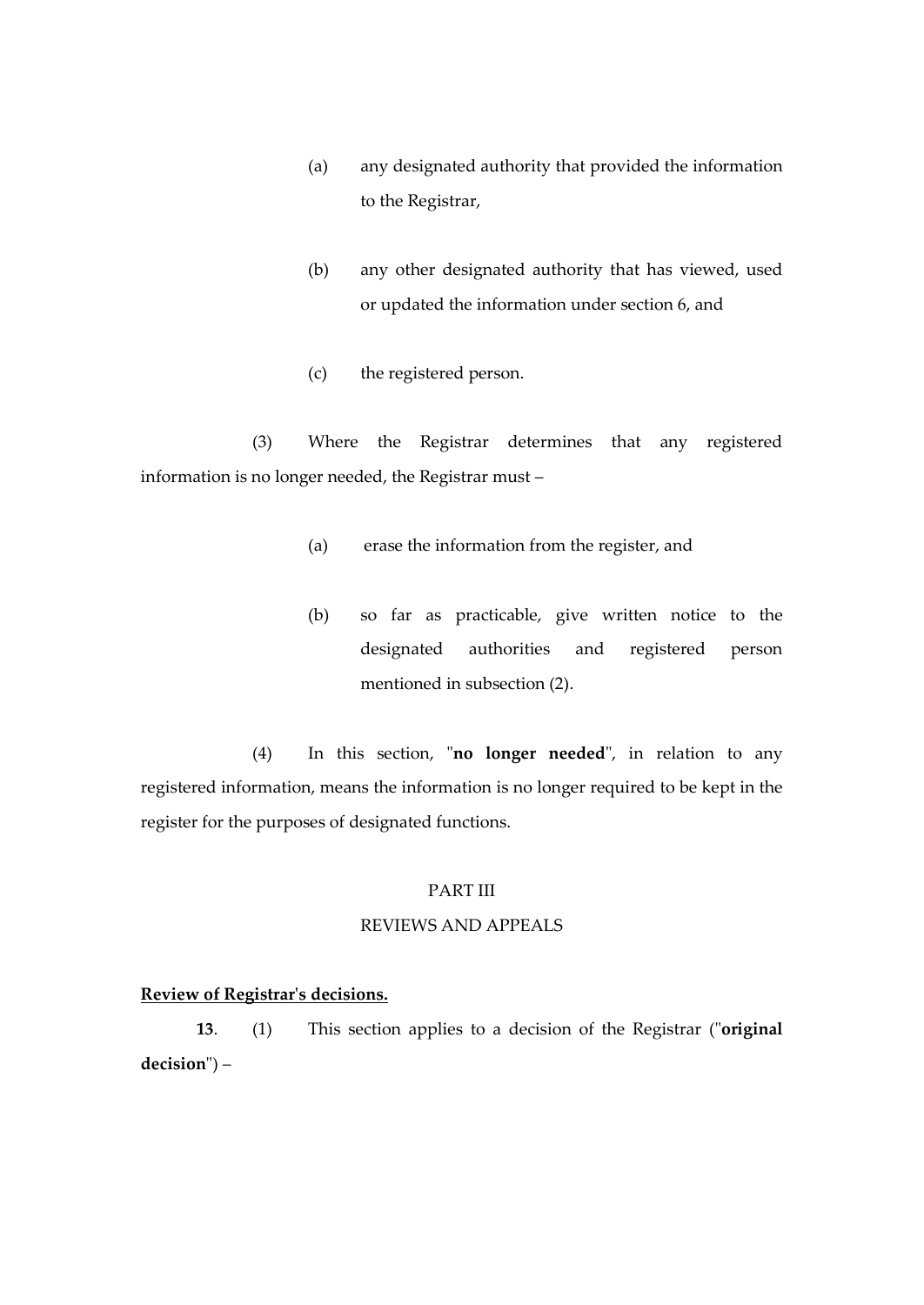- (a) under section 6(2), to refuse to permit a designated authority to view, update and use any registered information,
- (b) under section 8, to suspend or revoke any person's access to registered information,
- (c) under section  $10(1)(a)$ , to refuse to withhold any designated information,
- (d) under section  $10(1)(b)$ , to restrict or refuse to restrict any person's access to any registered information, or
- (e) under any provision of Part II, to impose, provide or otherwise determine any specified conditions for or in connection with the provision, viewing, use or (as the case may be) updating of information.

(2) Any person to whom notice of an original decision was, or should have been, given under any provision of this Law may apply to the Committee to review the original decision in accordance with Schedule 1.

(3) Upon completion of its review, the Committee must determine the application for review by giving written notice to the applicant and the Registrar with one or more of the following effects –

- (a) confirming the original decision in whole or in part,
- (b) varying the original decision in whole or in part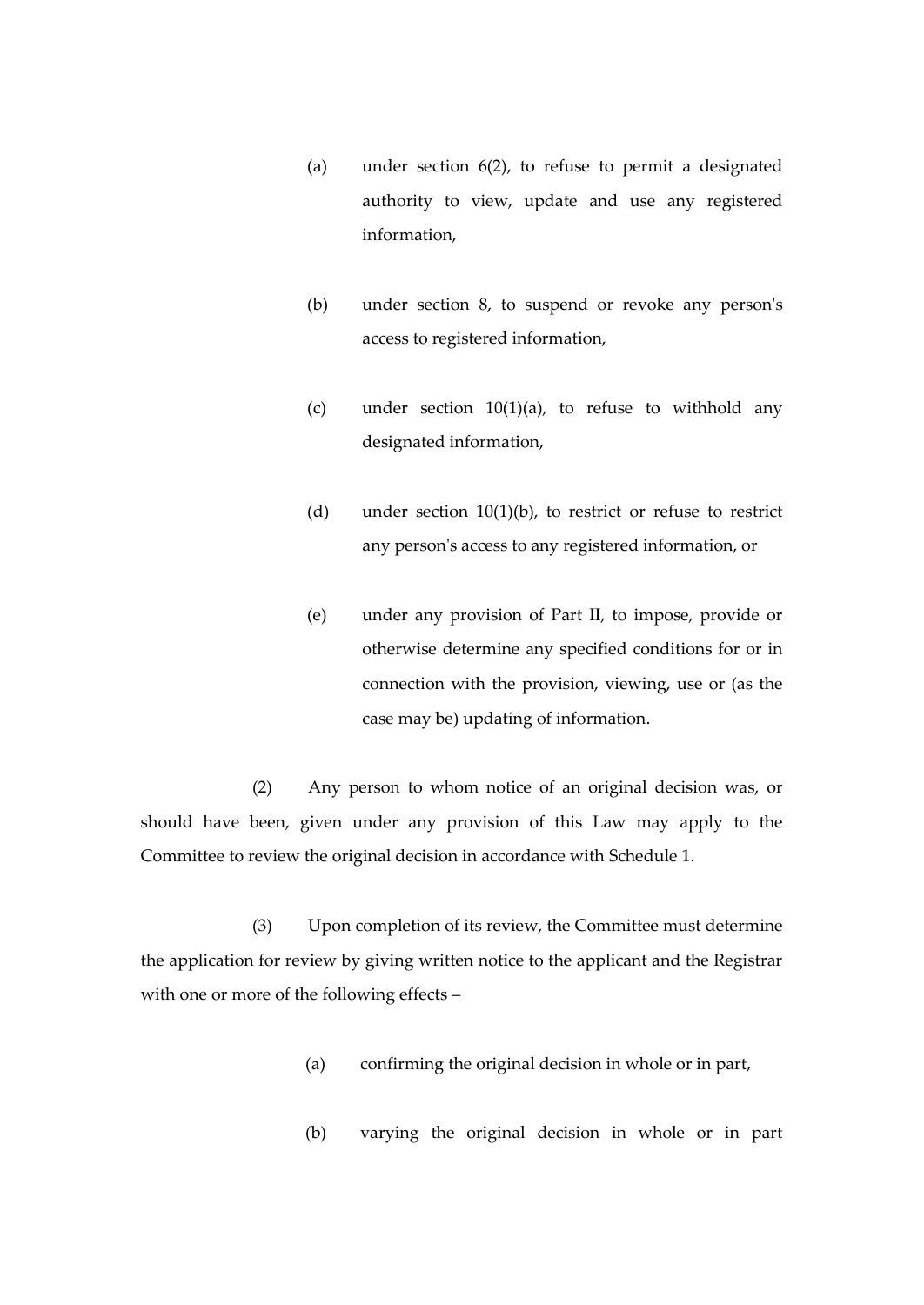(making any decision in respect of the matter that the Registrar is authorised to make under any provision of this Law), and

- (c) annulling the original decision in whole or in part and remitting the matter back to the Registrar for reconsideration with any directions the Committee thinks fit.
- (4) Schedule 1 has effect.

## **Appeal to Royal Court.**

**14**. (1) An applicant for review under section 13 may appeal a determination of the Committee under section 13(3)(a) or (b) ("**review determination**") to the Royal Court in accordance with this section.

- (2) The grounds of an appeal are that
	- (a) the review determination was ultra vires or there was some other error of law,
	- (b) the review determination was unreasonable,
	- (c) the review determination was made in bad faith,
	- (d) there was a lack of proportionality, or
	- (e) there was a material error as to the facts or as to the procedure.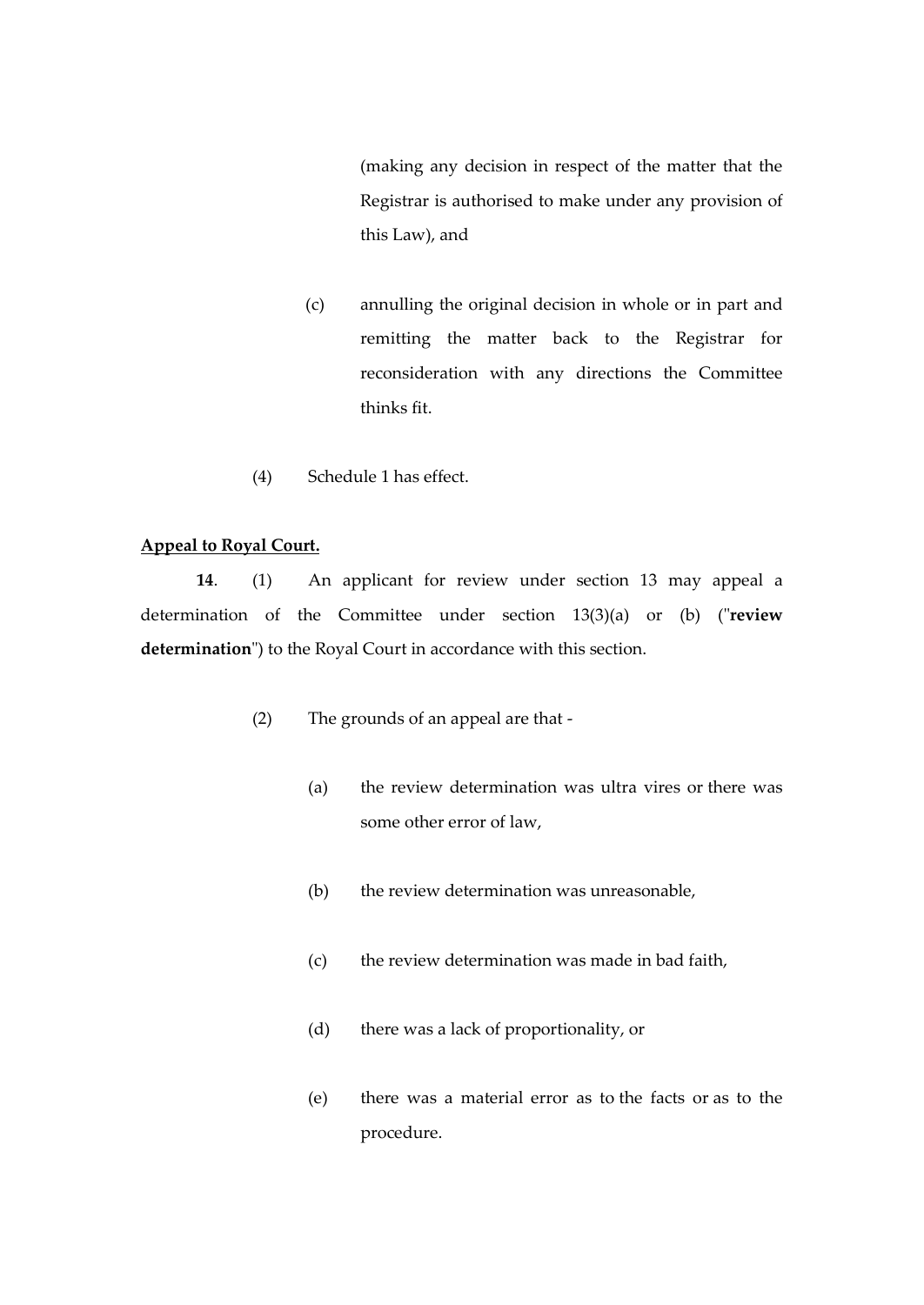## (3) An appeal must be made -

- (a) no later than 28 days after the date on which notice of the review determination was given to the appellant under section 13(3), and
- (b) by summons served on the Committee stating the grounds and material facts on which the appellant relies.

(4) Where an appeal is made, the Committee may apply to the Court by summons served on the appellant for an order to dismiss the appeal for want of prosecution; and on hearing the application the Court may –

- (a) dismiss the appeal or the application (in either case on any terms and conditions that the Court directs), or
- (b) make any other order that the Court considers just.

(5) The provisions of subsection (4) are without prejudice to the inherent powers of the Court or to the provisions of rule 52 of the Royal Court Civil Rules, 2007**<sup>d</sup>** .

(6) On the application of the appellant, the Court may, on any terms that the Court thinks just, suspend or modify the effect of the review

\_\_\_\_\_\_\_\_\_\_\_\_\_\_\_\_\_\_\_\_\_\_\_\_\_\_\_\_\_\_\_\_\_\_\_\_\_\_\_\_\_\_\_\_\_\_\_\_\_\_\_\_\_\_\_\_\_\_\_\_\_\_\_\_\_\_\_\_\_

**<sup>d</sup>** Order of the Royal Court No. IV of 2007; as amended by Orders of the Royal Court No. II of 2008 and No. IV of 2009.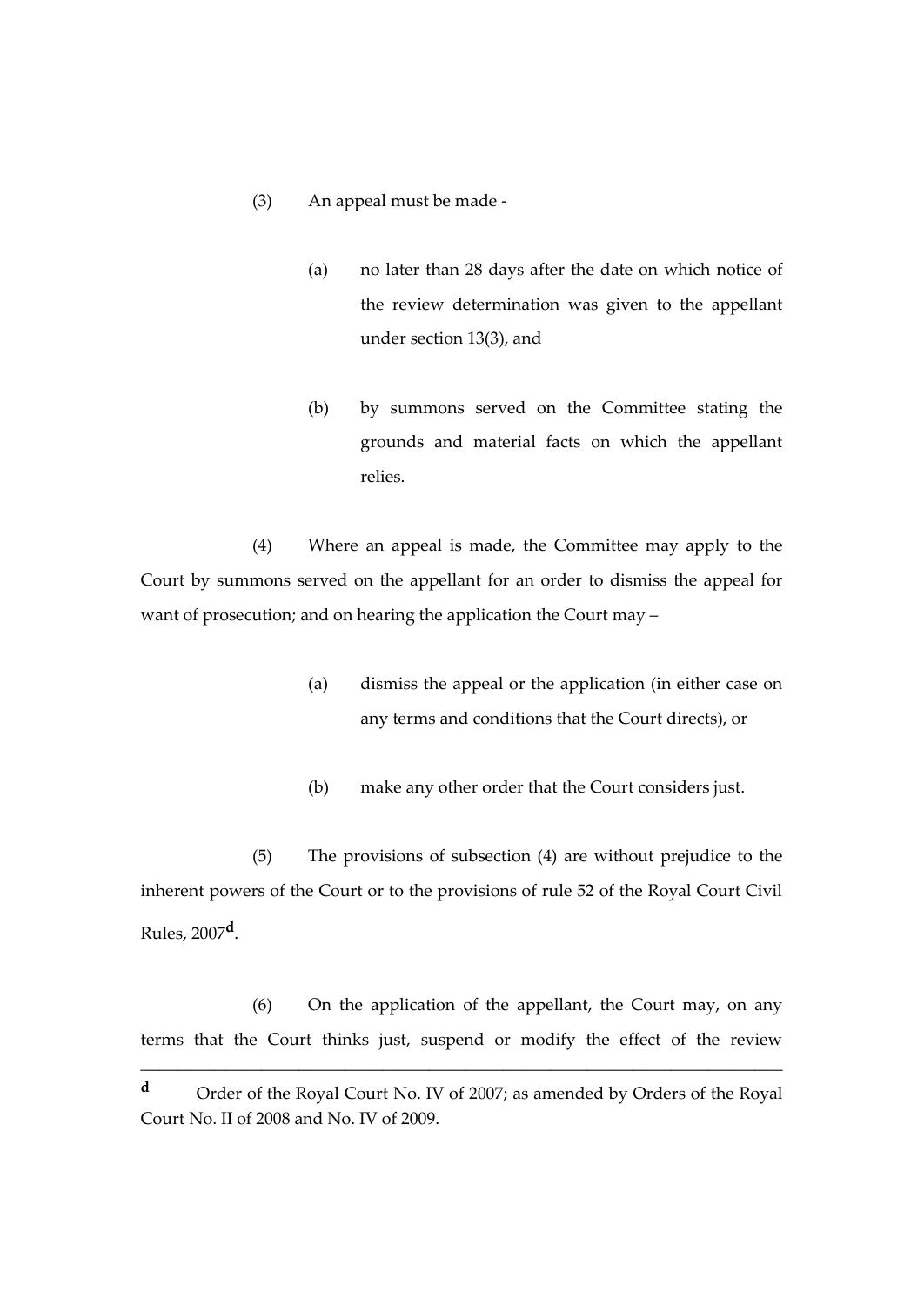determination or (as the case may require) the original decision pending the determination of the appeal.

- (7) On determining an appeal, the Court may
	- (a) set aside the review determination in whole or in part and remit the matter back to the Committee with any directions that the Court thinks fit, or
	- (b) confirm the review determination, in whole or in part.

(8) An appeal from a decision of the Court under this section lies to the Court of Appeal on a question of law.

(9) In this section, "**the Court**" means the Royal Court sitting as an Ordinary Court, constituted by the Bailiff sitting unaccompanied by the Jurats; and for the purposes of an appeal under this section the Court may appoint one or more assessors to assist it in the determination of any matter before it.

### PART IV

#### OFFENCES AND PENALTIES

#### **Duty of confidentiality.**

**15**. (1) This section applies where, in the exercise or performance of a function under this Law, an official acquires any information in relation to which a person ("**identifiable person**") is identified or identifiable.

(2) Except as authorised by subsection (3), the official must not disclose the information to any other person.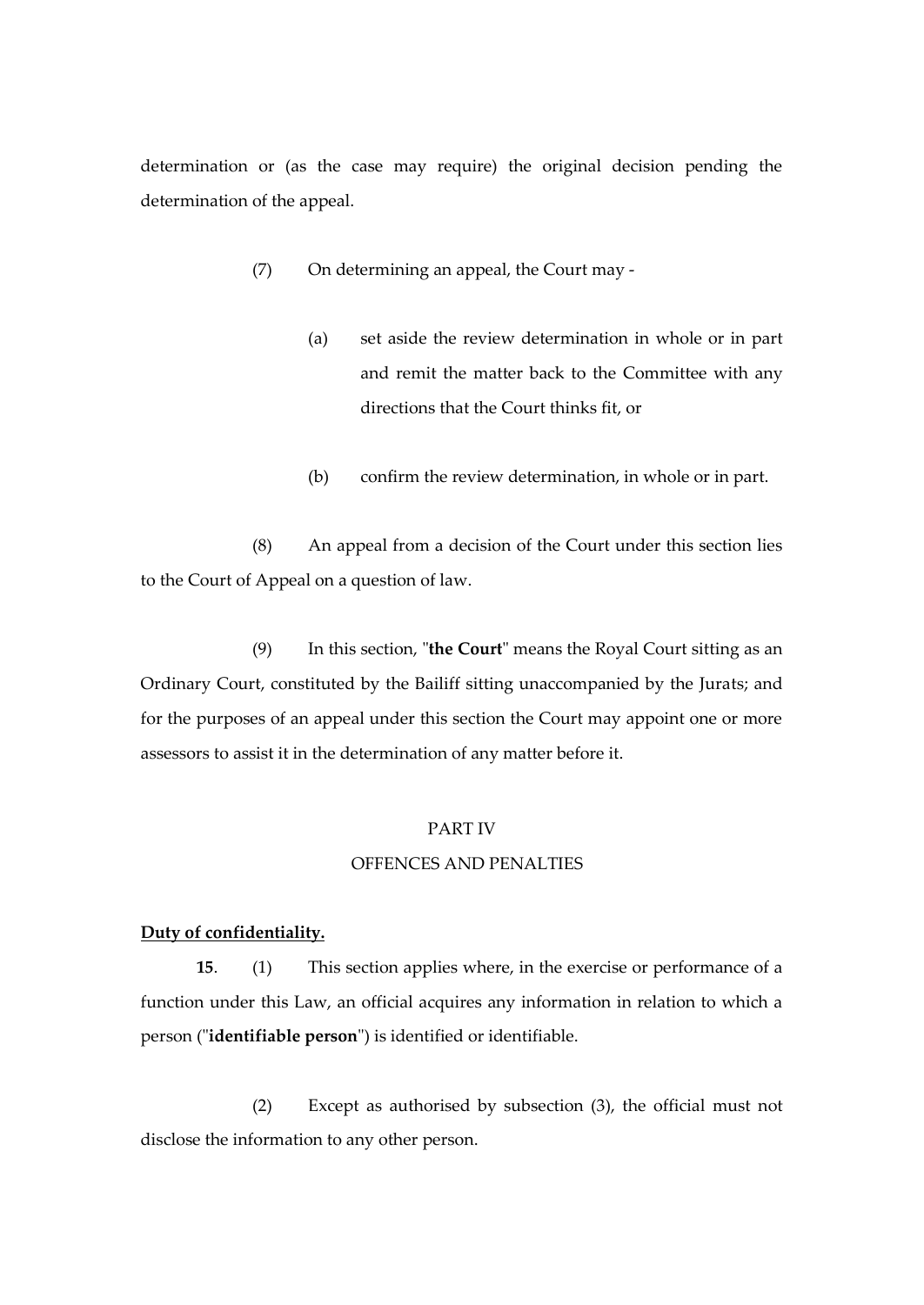(3) An official may disclose the information to another person where –

- (a) subject to section 26, the identifiable person has given consent to the official for the disclosure,
- (b) the disclosure is necessary for the purpose of
	- (i) exercising or performing any function under this Law,
	- (ii) assisting any other person to exercise or perform any function under this Law,
	- (iii) seeking advice from a qualified person on any matter requiring the exercise of professional skills, for a purpose mentioned in subparagraph (i) or (ii), or
	- (iv) protecting the vital interest of a living individual,
- (c) at the time of disclosure, the information is or has already been made public as a result of steps deliberately taken by the identifiable person,
- (d) the information is disclosed in the form of a summary or collection so framed as not to enable information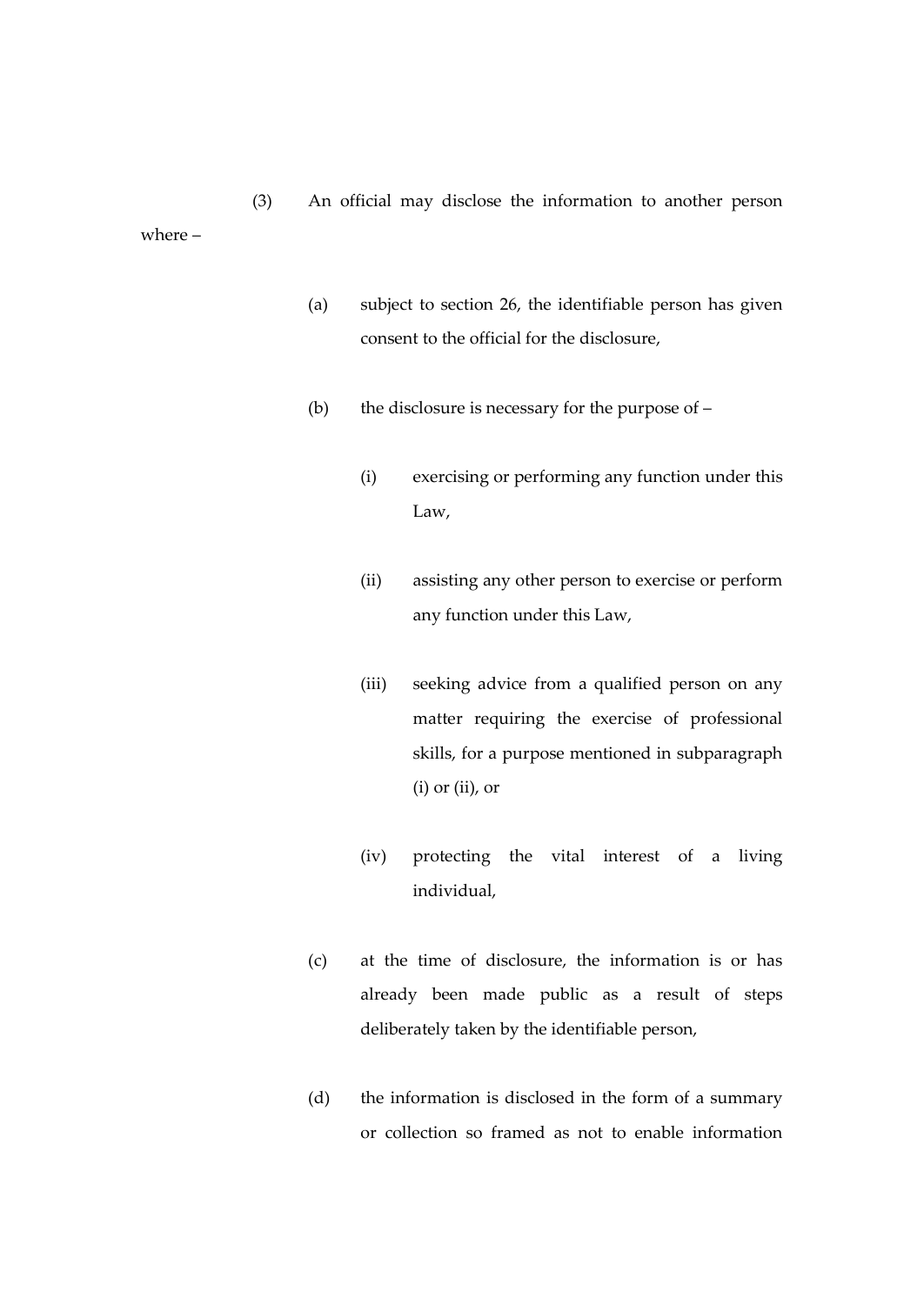relating to the identifiable person to be ascertained from it,

- (e) the disclosure is necessary for the purposes of any legal proceedings, including any proceedings in connection with this Law, or
- (f) the disclosure is necessary for the purposes of complying with any enactment or court order.

(4) The duty in subsection (2) survives the expiry or termination of the office or employment of the official concerned.

(5) A person who contravenes subsection (2) is guilty of an offence.

- (6) In this section, "**official**" means
	- (a) the Registrar,
	- (b) a designated authority or, in any case where a designated authority is made up of several members, any member of the designated authority, or
	- (c) any person exercising or performing functions under this Law for or on behalf of the Registrar or a designated authority.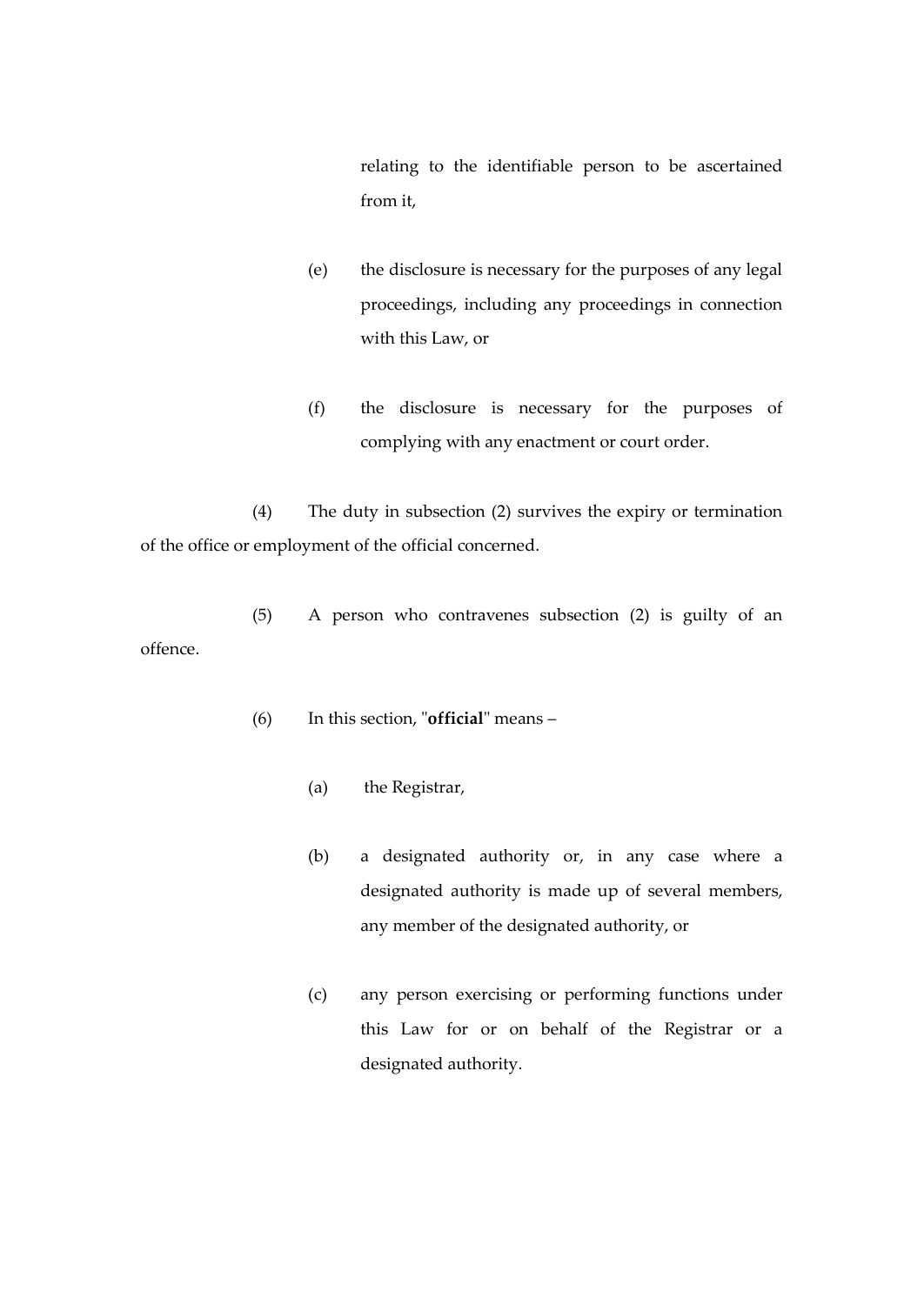#### **Offence of unauthorised access, use, etc..**

**16**. (1) A person must not view, use or update any registered information except –

- (a) where necessary for the purpose of exercising or performing any function of the person under this Law, or
- (b) where required or authorised to do so
	- (i) by or under any provision of this Law or any other enactment, or
	- (ii) by a court order.

(2) A person who contravenes subsection (1) is guilty of an offence.

## **Offence of providing false, deceptive or misleading information.**

- **17**. A person is guilty of an offence if
	- (a) in purported compliance with any condition imposed under this Law,
	- (b) in purported compliance with any requirement or duty imposed by or under this Law, or
	- (c) otherwise than as mentioned in paragraph (a) or (b) but in circumstances where the person intends, or could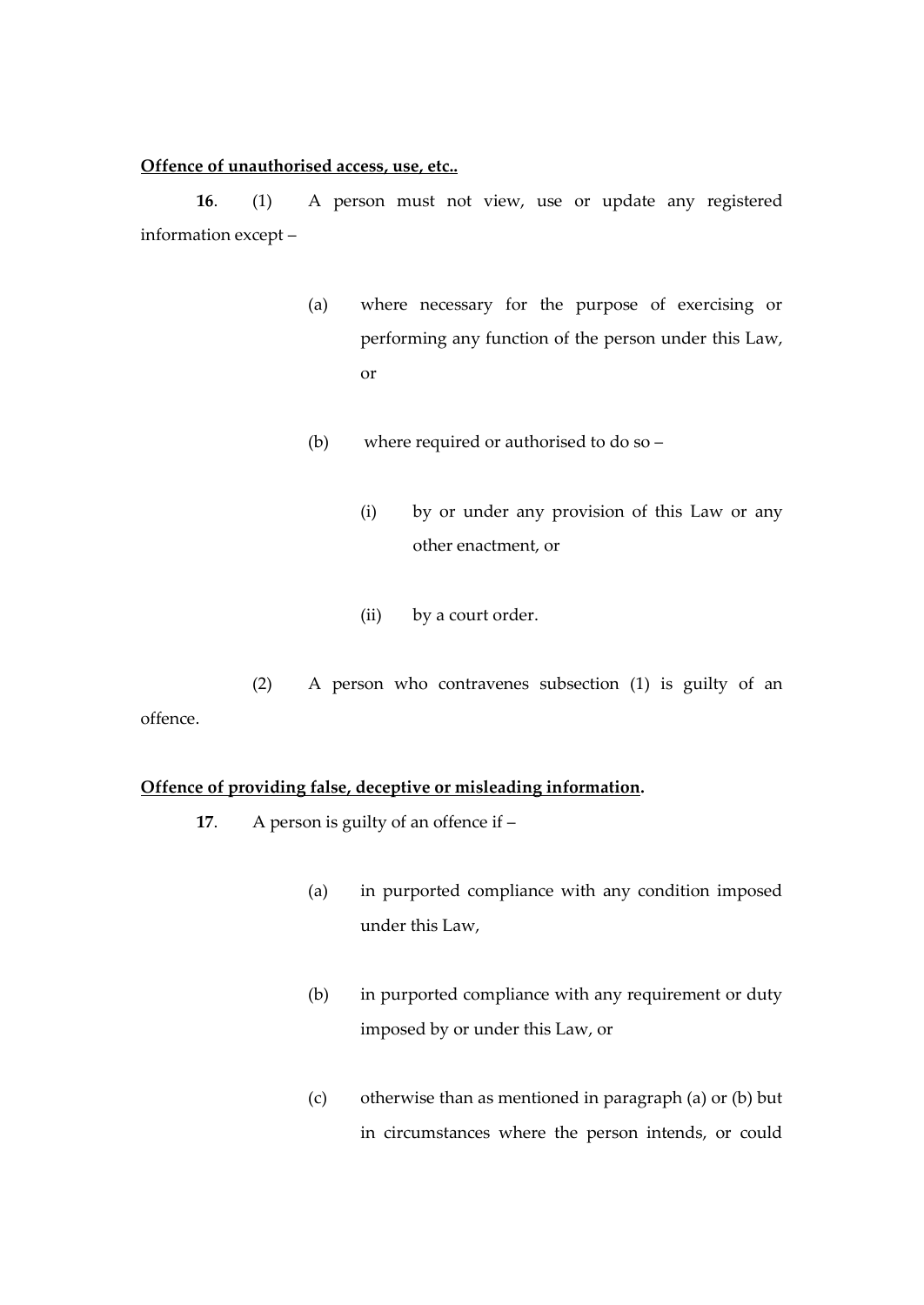reasonably be expected to know, that the information would or could be used by the Registrar in carrying out a function of the Registrar under this Law,

that person does any of the following –

- (i) makes a statement which that person knows or has reasonable cause to believe to be false, deceptive or misleading in a material particular,
- (ii) recklessly makes a statement, dishonestly or otherwise, which is false, deceptive or misleading in a material particular,
- (iii) produces or furnishes, or causes or permits to be produced or furnished, any information which that person knows or has reasonable cause to believe to be false, deceptive or misleading in a material particular, or
- (iv) recklessly produces or furnishes or recklessly causes or permits to be produced or furnished, dishonestly or otherwise, any information which is false, deceptive or misleading in a material particular.

## **Penalties for offences**.

**18**. (1) A person guilty of an offence under section 11(5) is liable on summary conviction to a fine not exceeding level 2 on the uniform scale.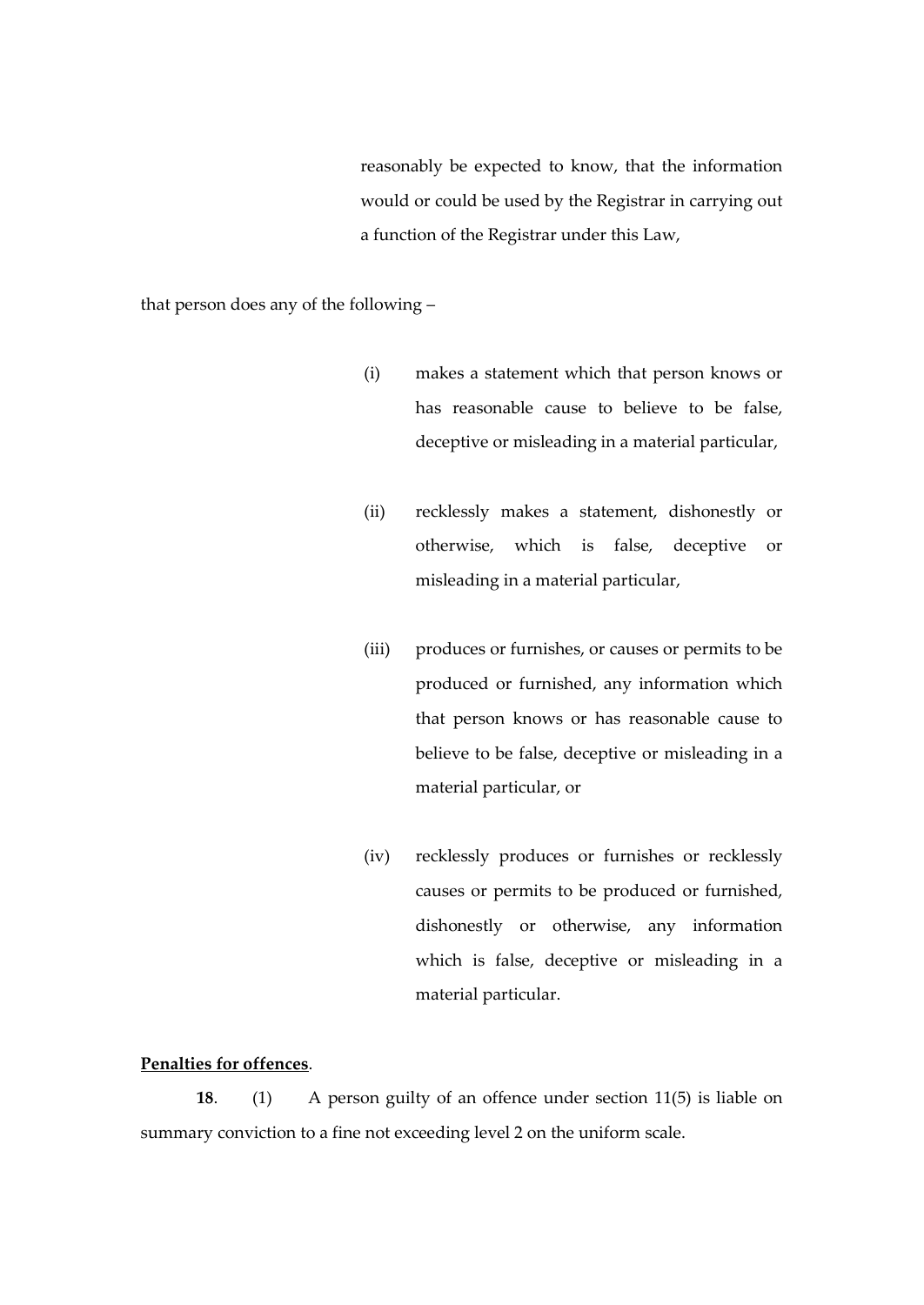(2) A person guilty of an offence under any other provision of this Law is liable on summary conviction or conviction on indictment to a fine not exceeding level 5 on the uniform scale.

#### **Defence of due diligence.**

**19**. (1) In any proceedings for an offence under any provision of this Law, it is a defence for the person charged ("**the defendant**") to prove that the defendant took reasonable precautions and exercised all due diligence to avoid the commission of the offence.

(2) Despite subsection (1), if in any case the defence provided by subsection (1) involves the allegation that the commission of the offence was due to an act or default of another person, or to reliance on information supplied by another person, the defendant is not entitled to rely on that defence without the leave of the court, unless –

- (a) at least 7 clear days before the hearing, and
- (b) where the defendant has previously appeared before the court in connection with the alleged offence, within one month of the defendant's first appearance,

the defendant has served on Her Majesty' s Procureur a notice in writing giving any information identifying or assisting in the identification of the other person that was then in the defendant's possession.

(3) This section does not apply to the offence in section 11(5).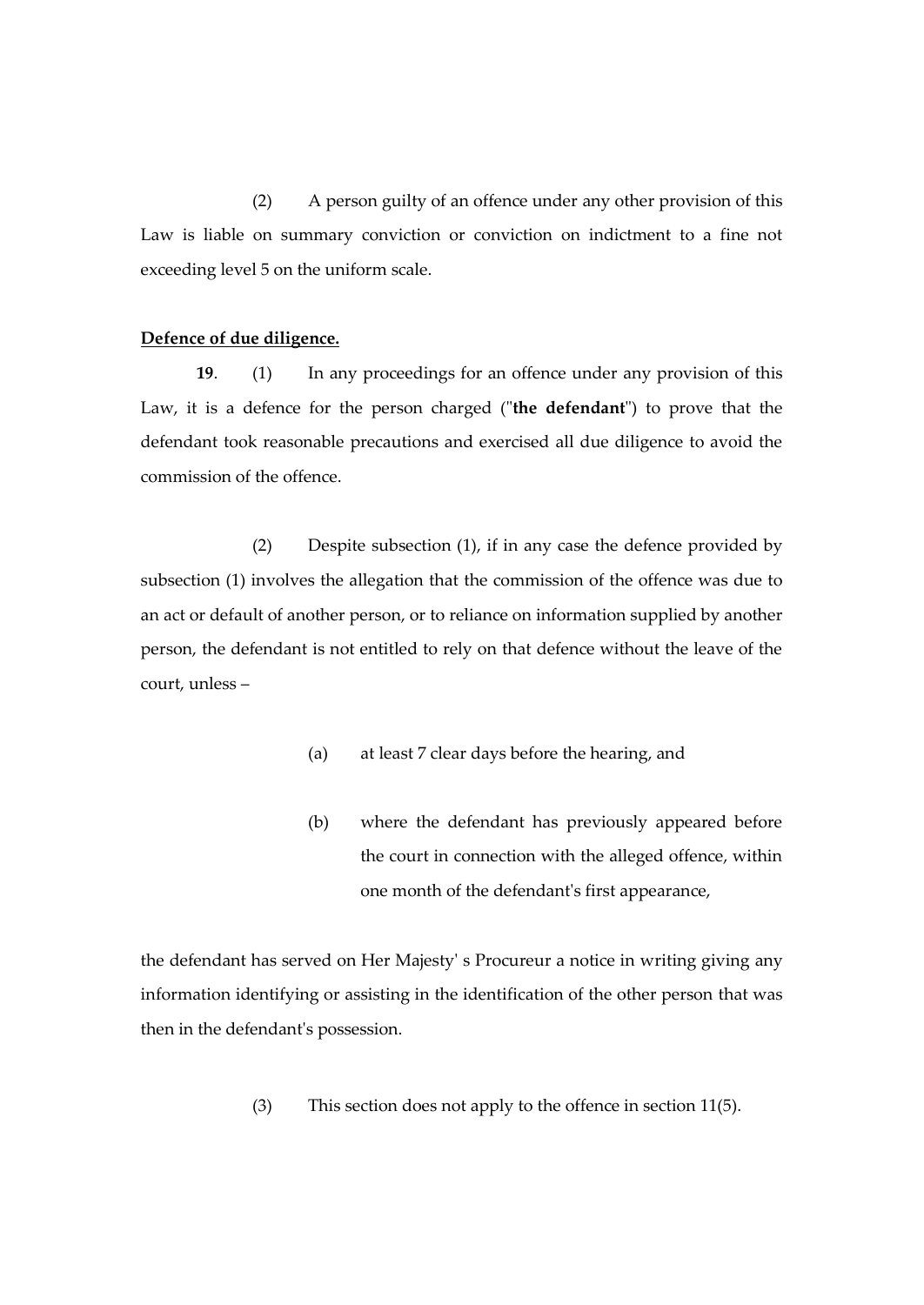#### PART V

## GENERAL AND MISCELLANEOUS

#### **Legal duties not contravened.**

**20**. (1) Despite any enactment to the contrary, no disclosure restriction is contravened by any person by reason only that the person, in accordance with any provision of this Law –

- (a) gives the Registrar any designated information,
- (b) views, uses or updates any registered information, or
- (c) permits any person to view, use or update any registered information.
- (2) In subsection (1), "**disclosure restriction**" means
	- (a) any duty as to confidentiality, or
	- (b) any other restriction on the disclosure of information,

imposed by any provision of a contract or an enactment or otherwise by any rule of law.

## **Service of documents.**

**21.** (1) A notice or document to be issued or given under this Law may be issued or given to –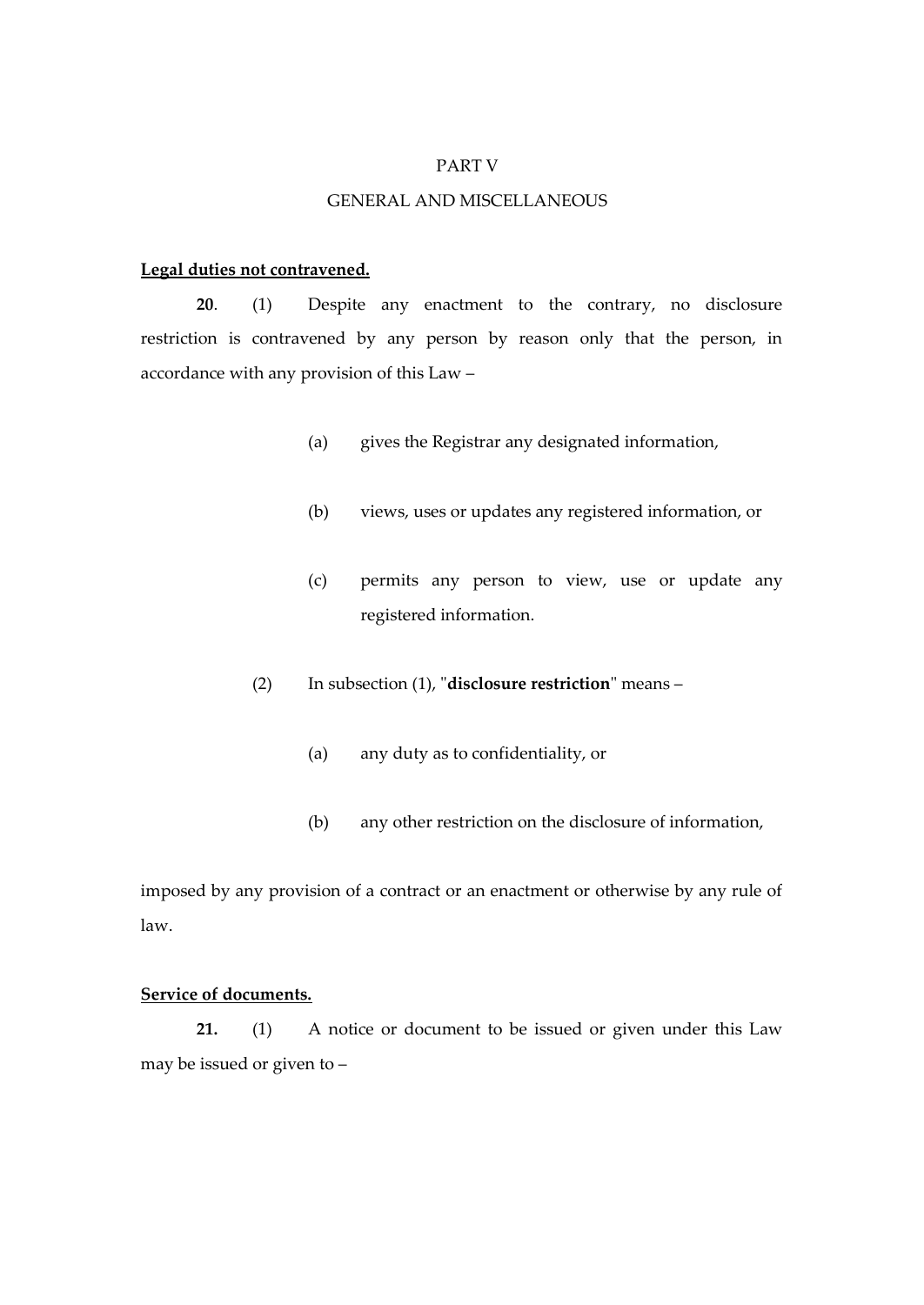- (a) an individual, by being delivered to that person, or by being left at, or sent by post to, that person's usual or last known place of abode, or by being transmitted to that person's relevant electronic address,
- (b) a legal person with a registered office in Guernsey or Alderney, by being left at, or sent by post to that registered office or by being transmitted to its relevant electronic address,
- (c) a legal person without a registered office in Guernsey or Alderney, by being left at, or sent by post to its principal or last known principal place of business in Guernsey or Alderney, or if there is no such place, its registered or principal office elsewhere, or by being transmitted to its relevant electronic address,
- (d) an unincorporated body, by being delivered, left, sent or transmitted in relation to any partner, member of the committee or other similar governing body, manager, or officer thereof in accordance with paragraph (a), or by being left at, or sent by post to the body's principal or last known principal place of business in Guernsey or Alderney or, if there is no such place, its principal or last known principal place of business elsewhere, or by being transmitted to its relevant electronic address,
- (e) a public committee or an office-holder (other than the Registrar), by being left at, or sent by post to, the principal offices of the public committee or office-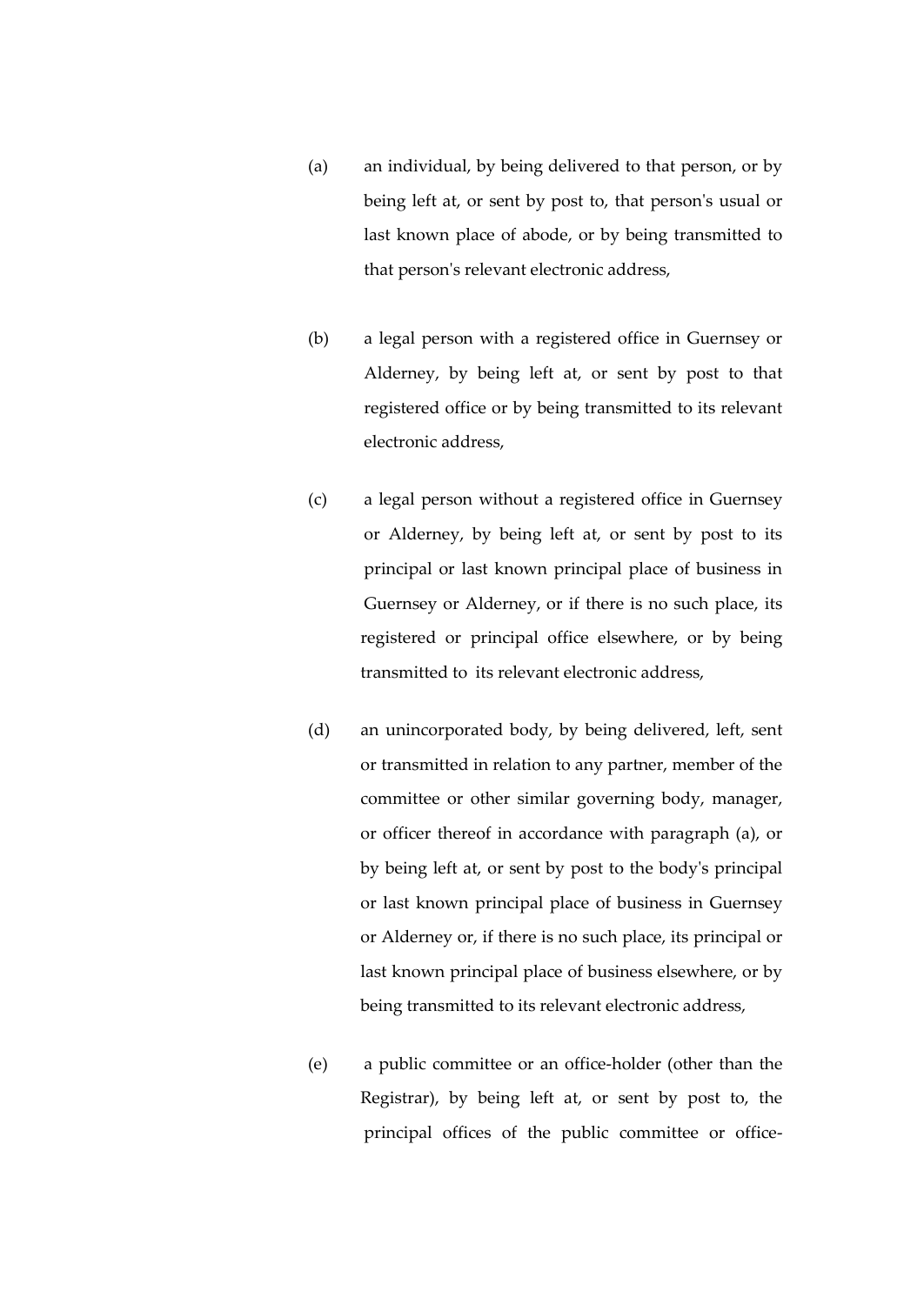holder or by being transmitted to its relevant electronic address, and

(f) the Registrar, by being left at, or sent by post to, the Committee's principal offices or by being transmitted to its relevant electronic address.

(2) If a notice or document cannot, after reasonable enquiry, be issued or given by the Registrar in accordance with subsection (1), the notice or document may be issued or given –

- (a) by being published by the Registrar in any manner and for any period that the Registrar thinks fit, or
- (b) by being published in La Gazette Officielle (or, where service is required to be effected in Alderney, in the Alderney Official Gazette) on two occasions falling on successive weeks.

(3) Subsections (1) and (2) are without prejudice to any other lawful method of service.

(4) A document or notice sent by post is, unless the contrary is shown, deemed for the purposes of this Law to have been received –

> (a) in the case of a document sent to an address in the United Kingdom, the Channel Islands or the Isle of Man, on the third day after the day of posting,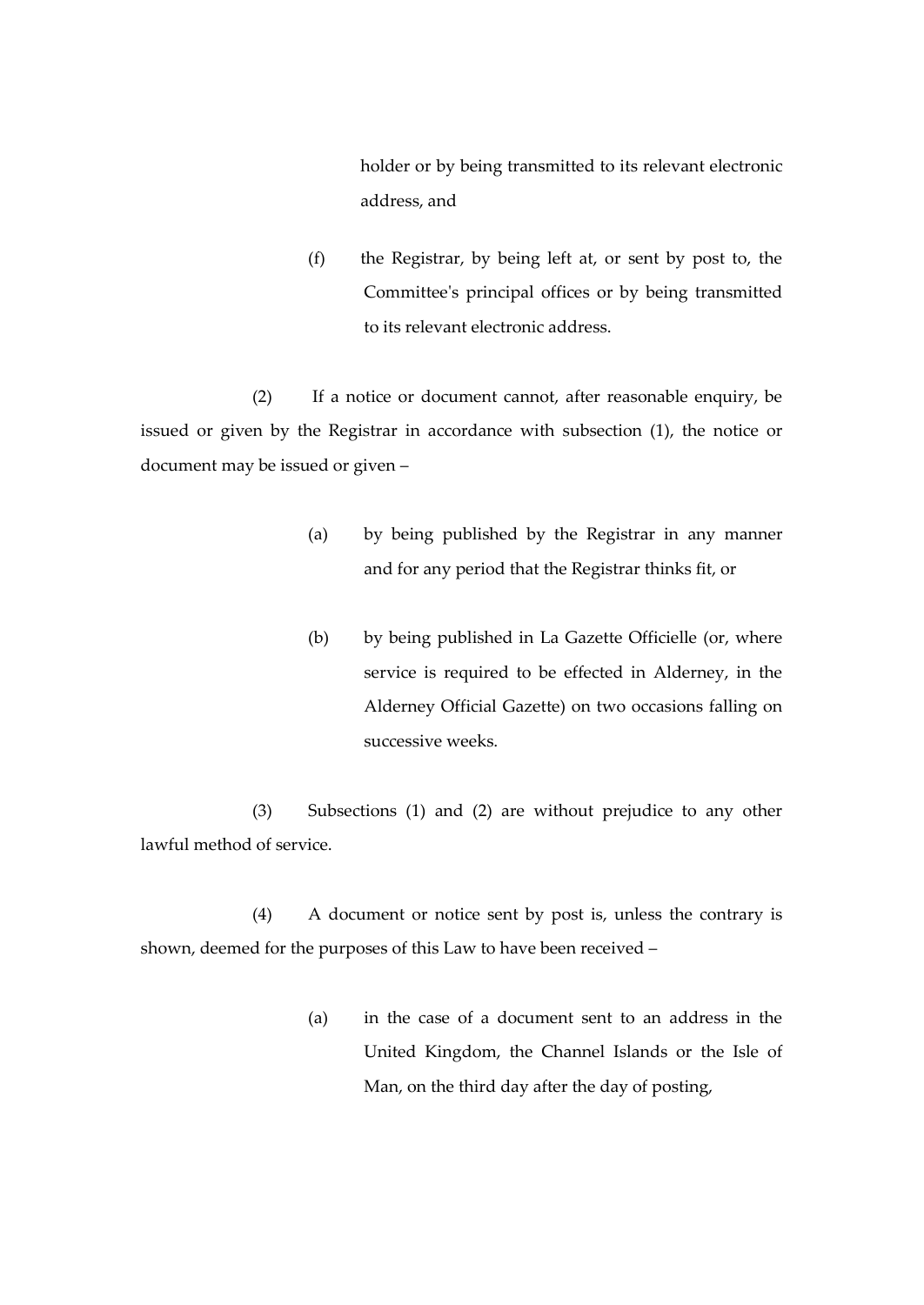(b) in the case of a document sent elsewhere, on the seventh day after the day of posting,

excluding in each case any non-business day (within the meaning given by section 1(1) of the Bills of Exchange (Guernsey) Law, 1958**<sup>e</sup>** ).

(5) Service of a document sent by post shall be proved by showing the date of posting, the address thereon and the fact of prepayment.

(6) Notwithstanding this section and any other rule of law in relation to the service of documents, no notice or document to be given or issued to the Registrar under this Law shall be deemed to have been so given or issued until it is received.

#### **Powers to amend this Law.**

**22**. (1) The Committee may by regulations amend all or any part of Schedule 1.

(2) The States of Deliberation may by Ordinance amend all or any part of section 6(3) or Schedule 2, 3, 4 or 5.

(3) The States of Deliberation may by Ordinance also amend all or any part of this Law other than section 6(3) or Schedule 2, 3, 4 or 5, where it appears to be necessary or expedient in order to –

\_\_\_\_\_\_\_\_\_\_\_\_\_\_\_\_\_\_\_\_\_\_\_\_\_\_\_\_\_\_\_\_\_\_\_\_\_\_\_\_\_\_\_\_\_\_\_\_\_\_\_\_\_\_\_\_\_\_\_\_\_\_\_\_\_\_\_\_\_

**<sup>e</sup>** Ordres en Conseil Vol. XVII, p. 384; as amended by Vol. XXIV, p. 84; Vol. XXXIV, p. 504 and Vol. XXXV(1), p. 367. There are other amendments not relevant to this Law.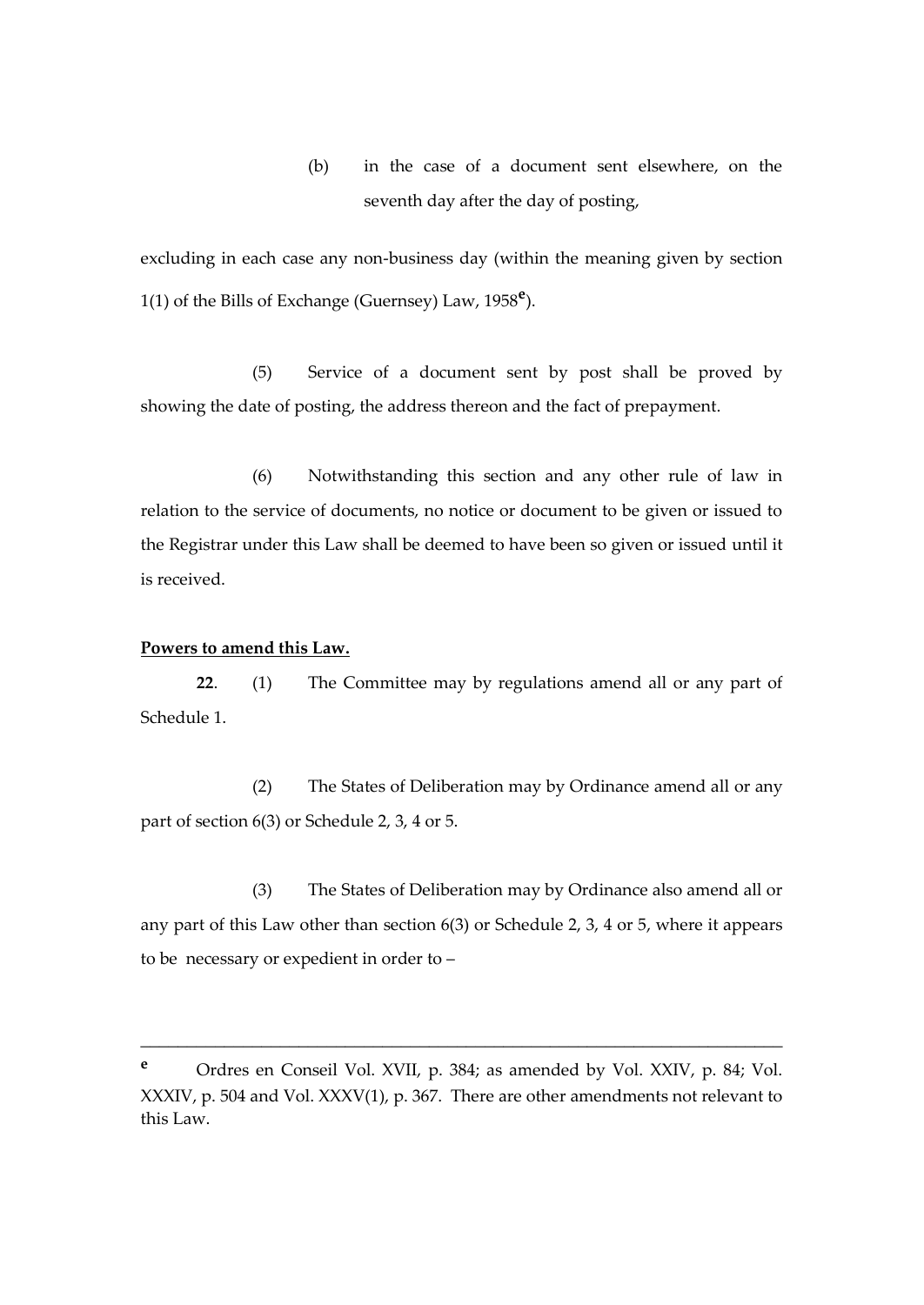- (a) protect the rights of individuals in relation to their personal data in a manner consistent with the Data Protection Law,
- (b) enable the Registrar, any designated authority or any sharing authority to exercise or perform their functions more effectively or more efficiently,
- (c) ensure the effective, efficient and fair conduct of reviews or appeals under this Law,
- (d) make provision relating to any matter of a kind for which regulations may be made under any provision of this Law,
- (e) ensure the effective enforcement of this Law, or
- (f) provide for any other matters necessary or expedient for giving full effect to this Law and for its due administration.

## **General provisions as to Ordinances.**

- **23.** (1) An Ordinance under this Law
	- (a) may be amended or repealed by a subsequent Ordinance, and
	- (b) may contain such consequential, incidental, supplementary, transitional and savings provisions as may appear to be necessary or expedient (including, without limitation, provision making consequential amendments to any enactment).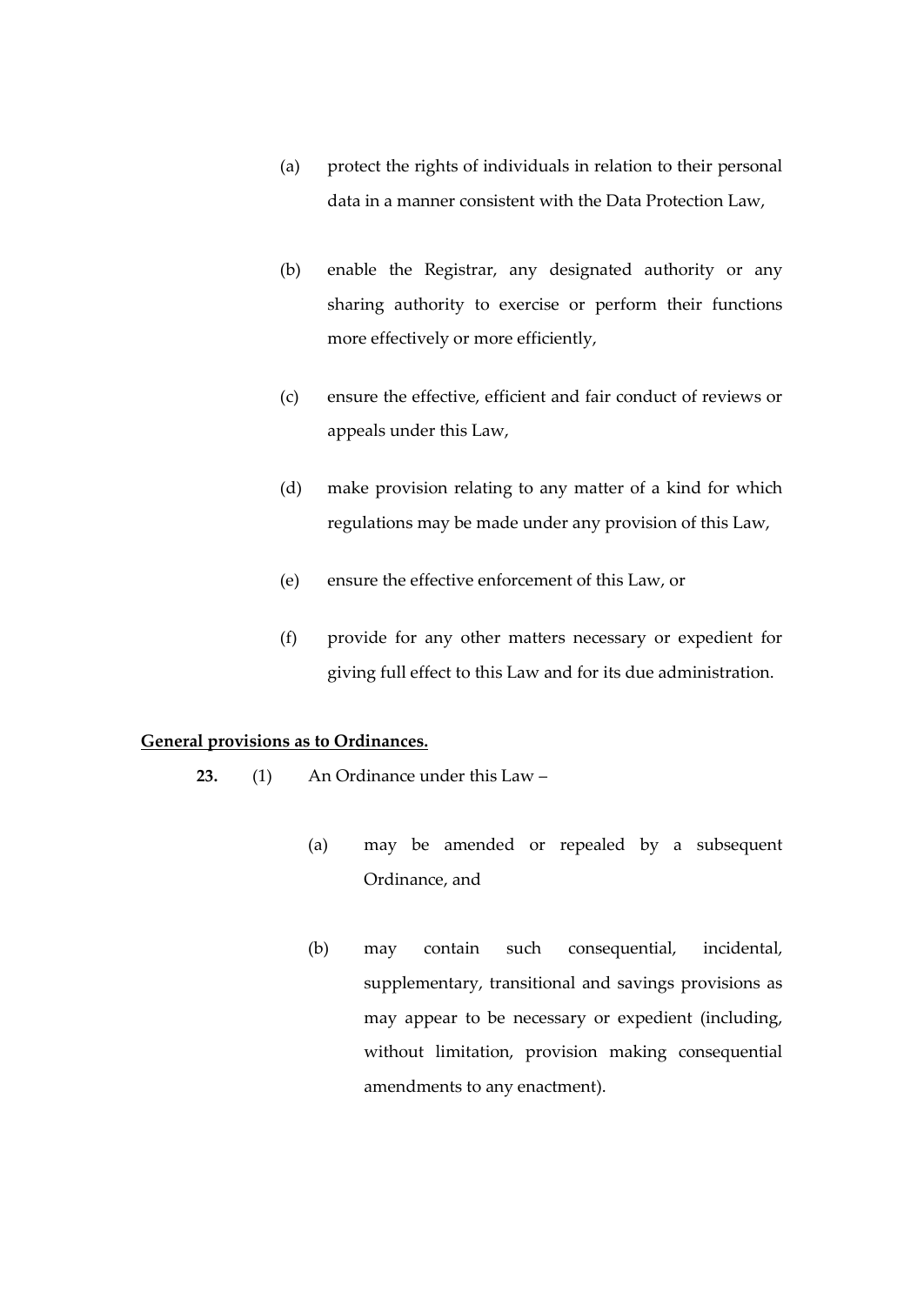(2) Any power to make an Ordinance under this Law may be exercised –

- (a) in relation to all cases to which the power extends, or in relation to all those cases subject to prescribed exceptions, or in relation to any prescribed cases or classes of cases, and
- (b) so as to make, as respects the cases in relation to which it is exercised –
	- (i) the full provision to which the power extends or any lesser provision (whether by way of exception or otherwise),
	- (ii) the same provision for all cases, or different provision for different cases, or classes of cases, or different provision for the same case or class of case for different purposes, or
	- (iii) any such provision either unconditionally or subject to any prescribed conditions.

## **General provisions as to regulations.**

- **24**. (1) Regulations under this Law
	- (a) may be amended or repealed by subsequent regulations hereunder,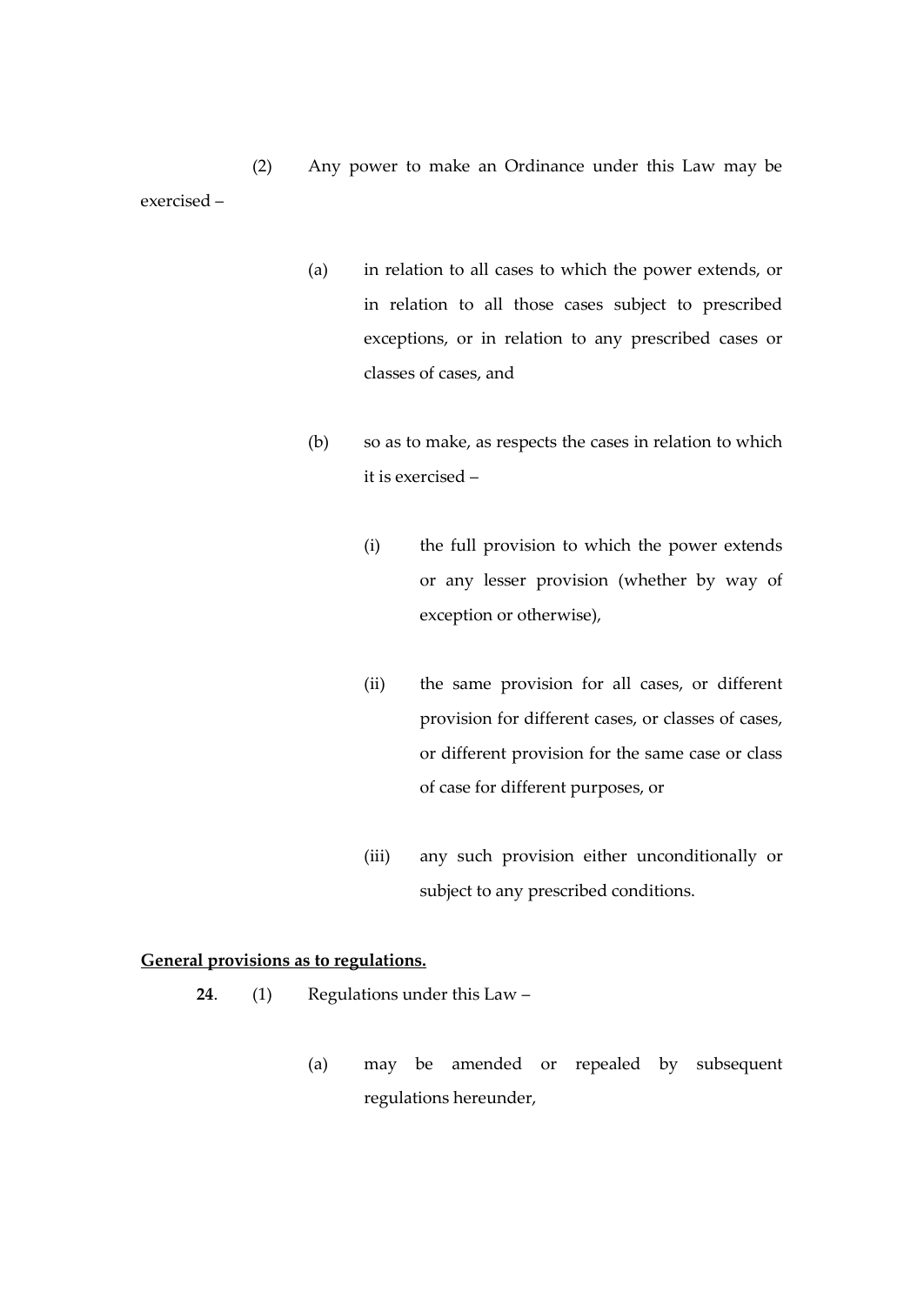- (b) may contain such consequential, incidental, supplemental and transitional provision as may appear to the Committee to be necessary or expedient, and
- (c) shall be laid before a meeting of the States of Deliberation as soon as possible and shall, if at that or the next meeting the States of Deliberation resolve to annul them, cease to have effect, but without prejudice to anything done under them or to the making of new regulations.

(2) Any power conferred by this Law to make regulations may be exercised –

- (a) in relation to all cases to which the power extends, or in relation to all those cases subject to specified exceptions, or in relation to any specified cases or classes of cases,
- (b) so as to make, as respects the cases in relation to which it is exercised -
	- (i) the full provision to which the power extends, or any lesser provision (whether by way of exception or otherwise),
	- (ii) the same provision for all cases, or different provision for different cases or classes of cases,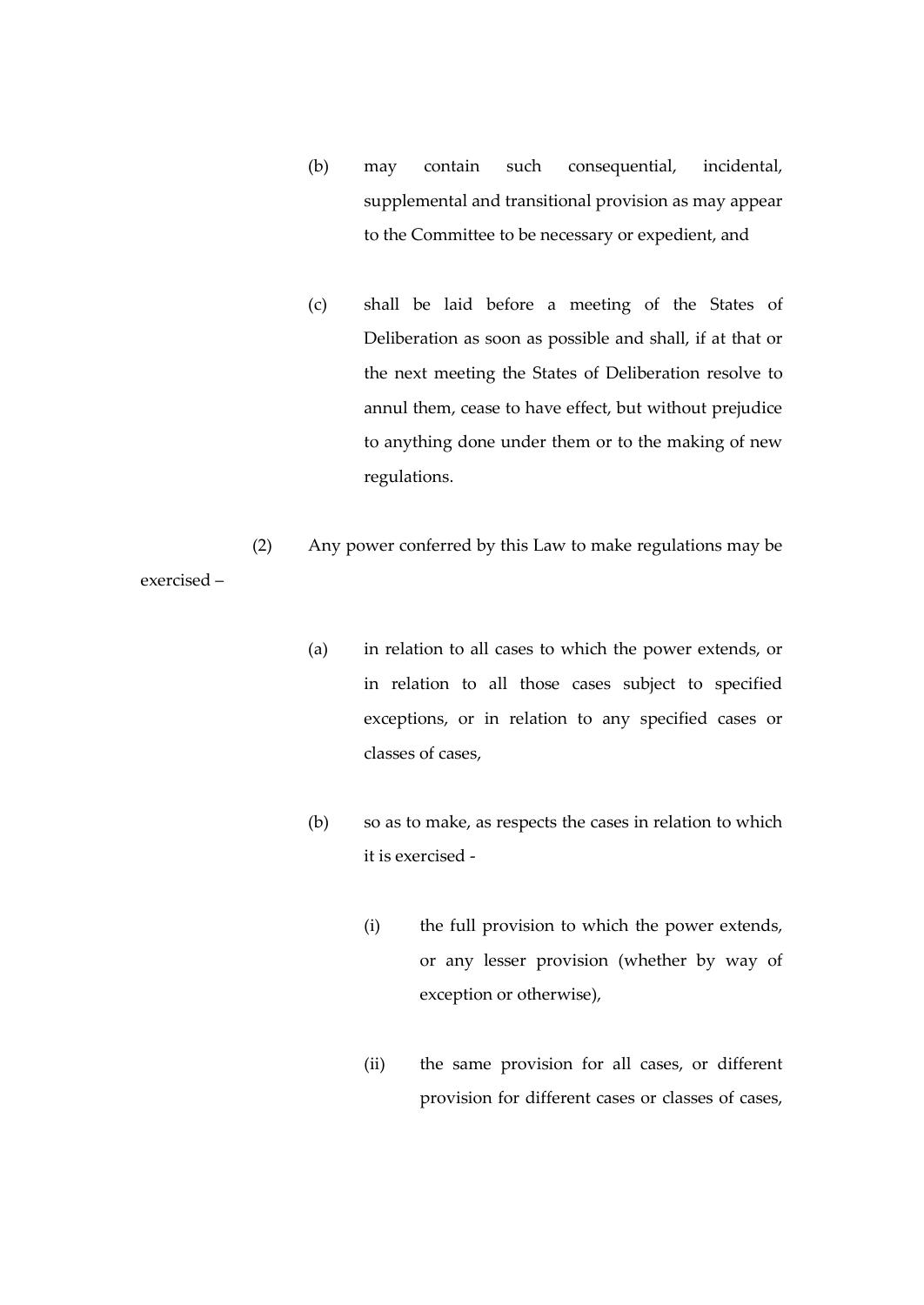or different provision for the same case or class of case for different purposes,

(iii) any such provision either unconditionally or subject to any conditions specified in the regulations.

## **Interpretation.**

**25**. In this Law, unless the context requires otherwise –

"**chief officer**": see paragraph 2(5) of Schedule 1,

"**the Committee"** means the States of Guernsey Policy & Resources Committee,

"**consent**": see section 26,

"**the Court**": see section 14(9),

"**the Data Protection Law**" –

- (a) means the Data Protection Law (Bailiwick of Guernsey) Law, 2017**<sup>f</sup>** , and
- (b) includes any Ordinance or subordinate legislation

\_\_\_\_\_\_\_\_\_\_\_\_\_\_\_\_\_\_\_\_\_\_\_\_\_\_\_\_\_\_\_\_\_\_\_\_\_\_\_\_\_\_\_\_\_\_\_\_\_\_\_\_\_\_\_\_\_\_\_\_\_\_\_\_\_\_\_\_\_

**<sup>f</sup>** Order in Council No. VI of 2018; as amended by Order in Council No. IV of 2018; Ordinance No. X of 2018 and G.S.I. No. 21 of 2018. There are other amendments not relevant to this Law.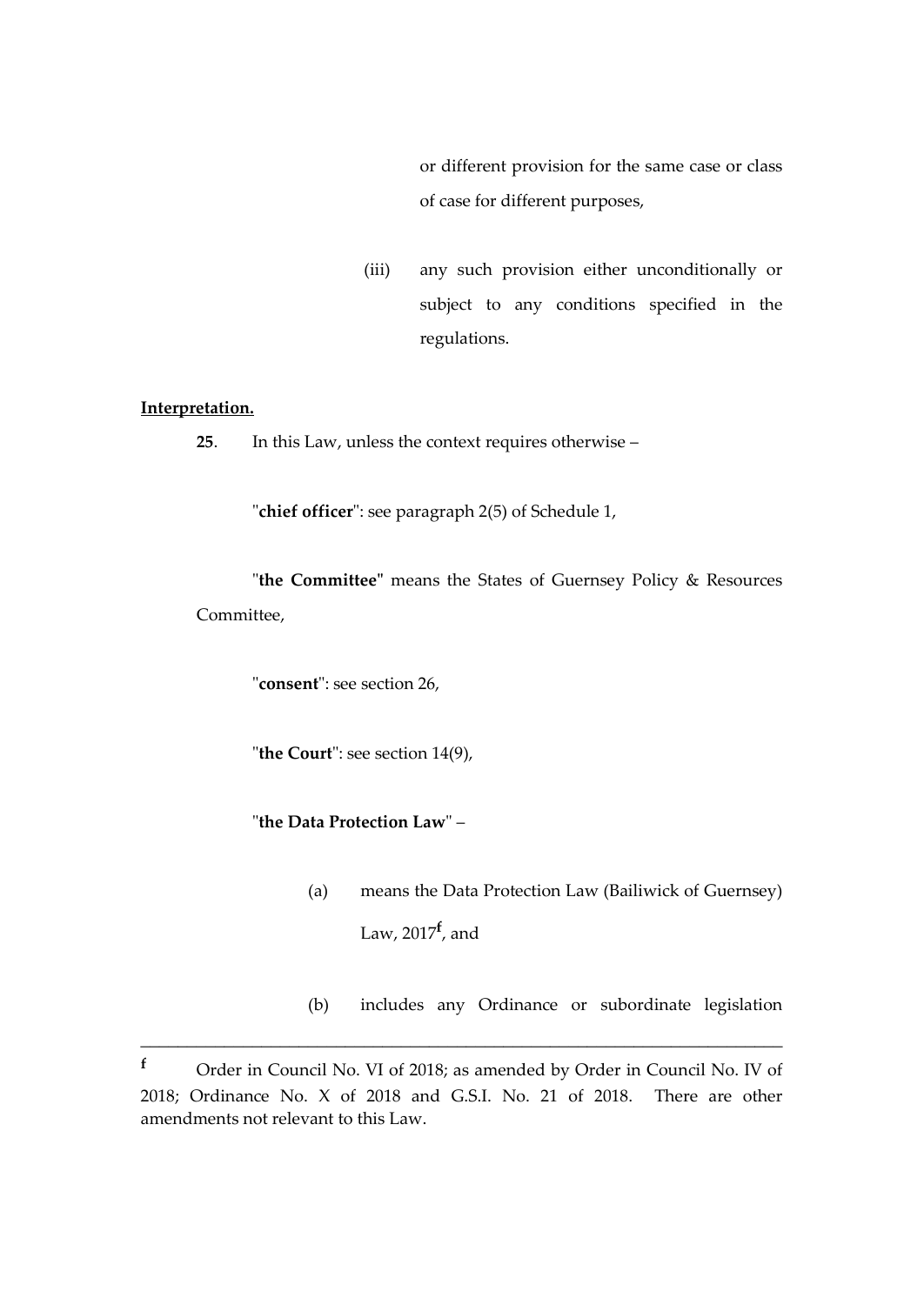made under it,

"**the defendant**": see section 19(1),

"**designated authority**" means any public committee or office-holder specified in Schedule 2,

"**designated function**" means any function specified in Schedule 3,

"**designated information**" means –

- (a) information of a kind or description specified in Schedule 4, and
- (b) in relation to any person, means any information of a kind or description specified in Schedule 4 relating to the person,

"**disclosure restriction**": see section 20(2),

"**identifiable person**": see section 15(1),

"**the Islands**" means the Islands of Alderney, Guernsey, Herm and Jethou,

"**maintain**" includes update,

"**no longer needed**": see section 12(4),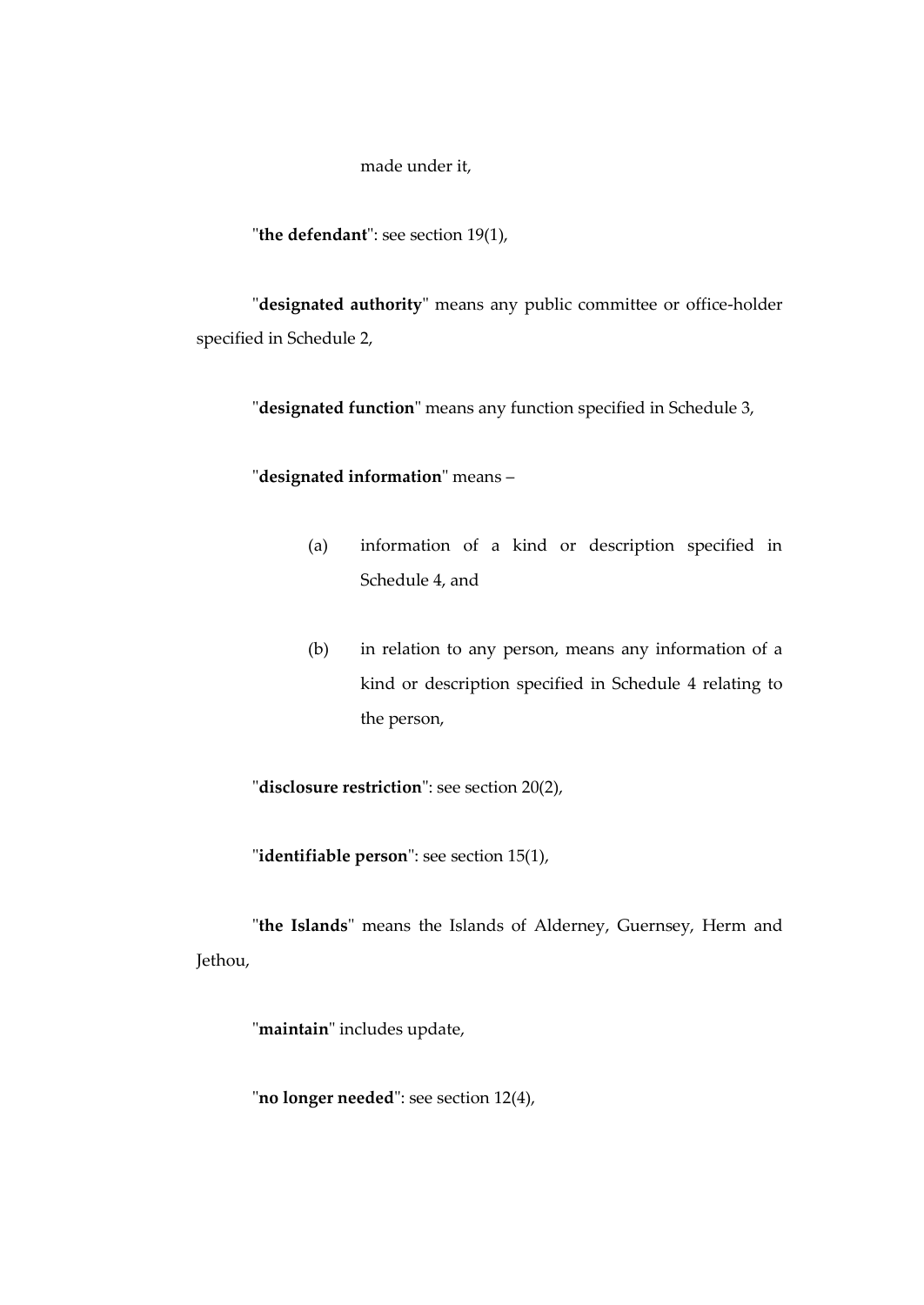"**office-holder**" means the holder of any office (however created) to which functions are specifically assigned by an enactment, where the holder of the office is remunerated out of funds provided by the States or any public committee,

"**official**": see section 15(6),

"**original decision**": see section 13(1),

"**person**" includes a designated authority,

"**personal data**": see section 26(2),

"**processing**": see section 26(2),

## "**public committee**" –

- (a) means any authority, board, committee or council of the States (however named) constituted by or under a Resolution, a Law or an Ordinance approved by the States, and
- (b) for the avoidance of doubt, includes any sub-committee or person to which or whom a public committee within the meaning of paragraph (a) delegates any of its functions,

"**the register**" means the States' Register of Contact Details established and maintained under section 3,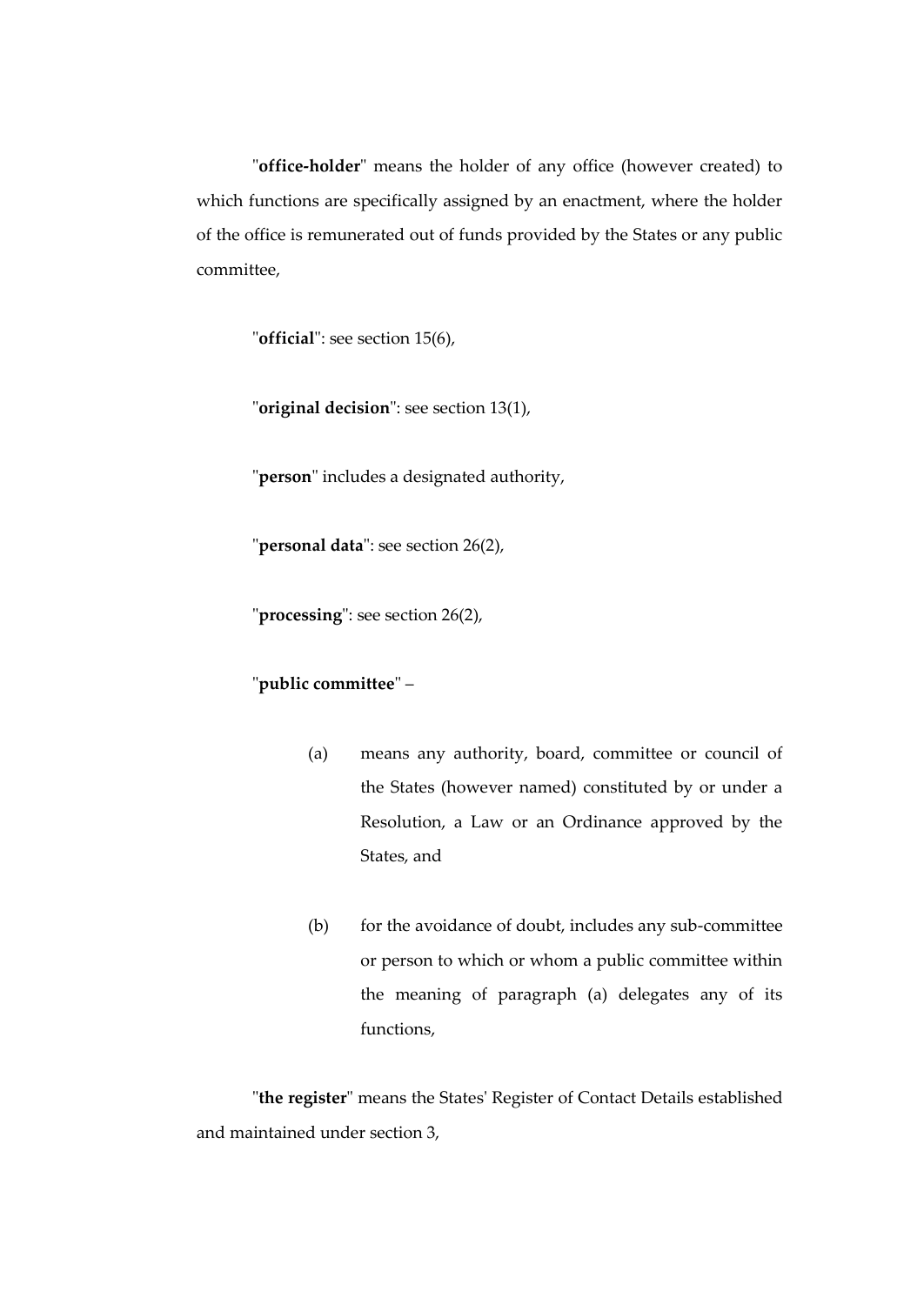## "**registered information**" –

- (a) means any designated information kept in the register, and
- (b) in relation to any registered person, means the designated information kept in the entry in the register relating to the registered person,

## "**registered person**" –

- (a) means any person in relation to which an entry containing designated information is kept in the register, and
- (b) in relation to any registered information, means the person in relation to which the entry containing the information is kept in the register,

"**the Registrar**" means the person appointed to be the Registrar of Contact Details under section 2(1),

"**relevant designated information**": see section 4(4),

"**the return date**": see section 11(1),

"**review determination**": see section 14(1),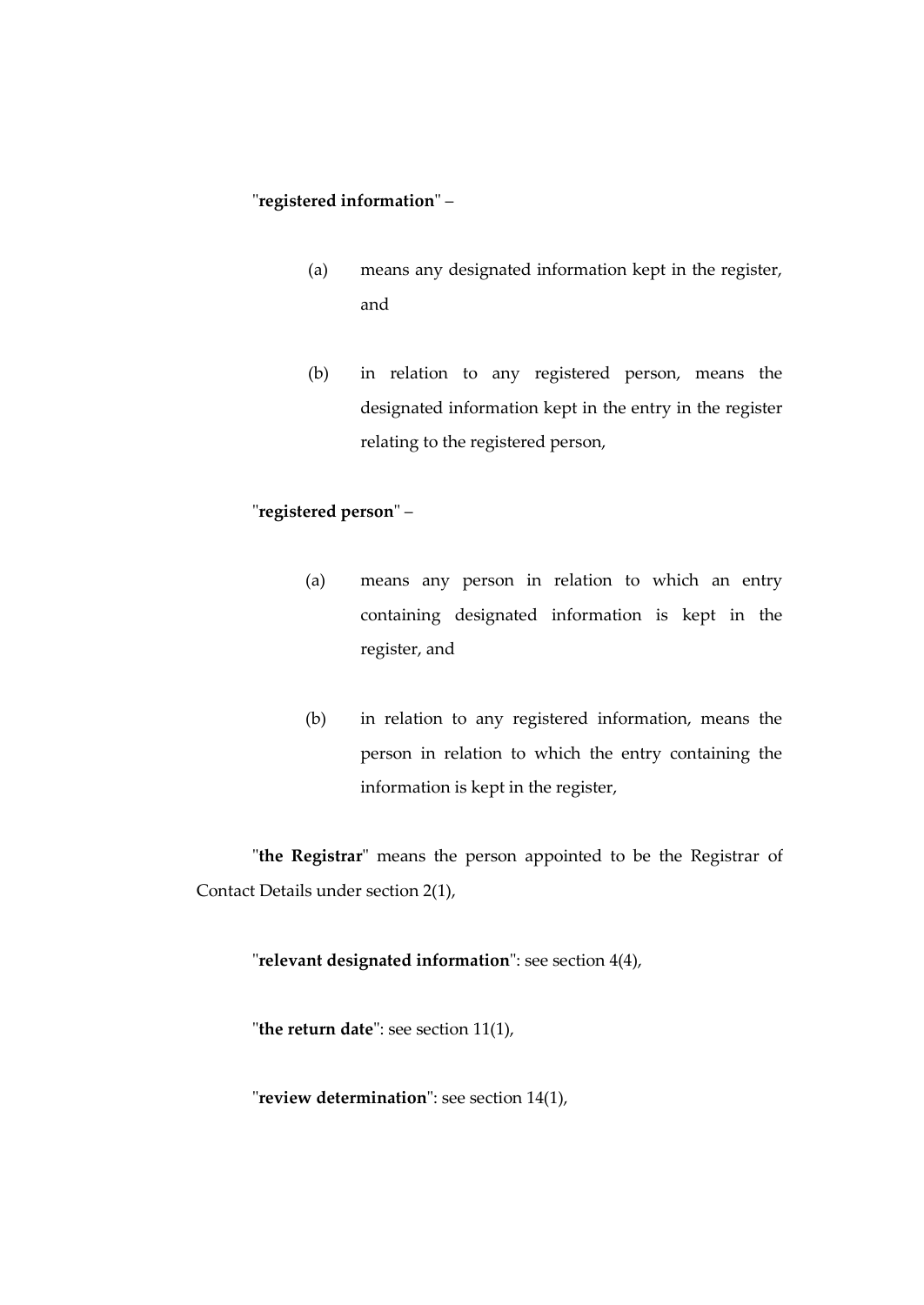"**sharing authority**": see section 4(5),

"**specified conditions**"**,** in relation to the provision, viewing, use or updating of any information, or the making of any request –

- (a) means any requirements, restrictions, procedures, terms or conditions for or in connection with the provision, viewing, use or (as the case may be) updating of the information, or the making of the request –
	- (i) considered appropriate by the Registrar, and
	- (ii) published or issued by the Registrar in any manner the Registrar considers fit, and
- (b) for the avoidance of doubt, may include requirements, restrictions, procedures, terms and conditions relating to the provision of –
	- (a) documentation or information on a one-off, continuous or any other specified basis, for example at specified intervals,
	- (b) documentation or other evidence of the identity of the person –
		- (i) seeking to provide, view, use or update that information, or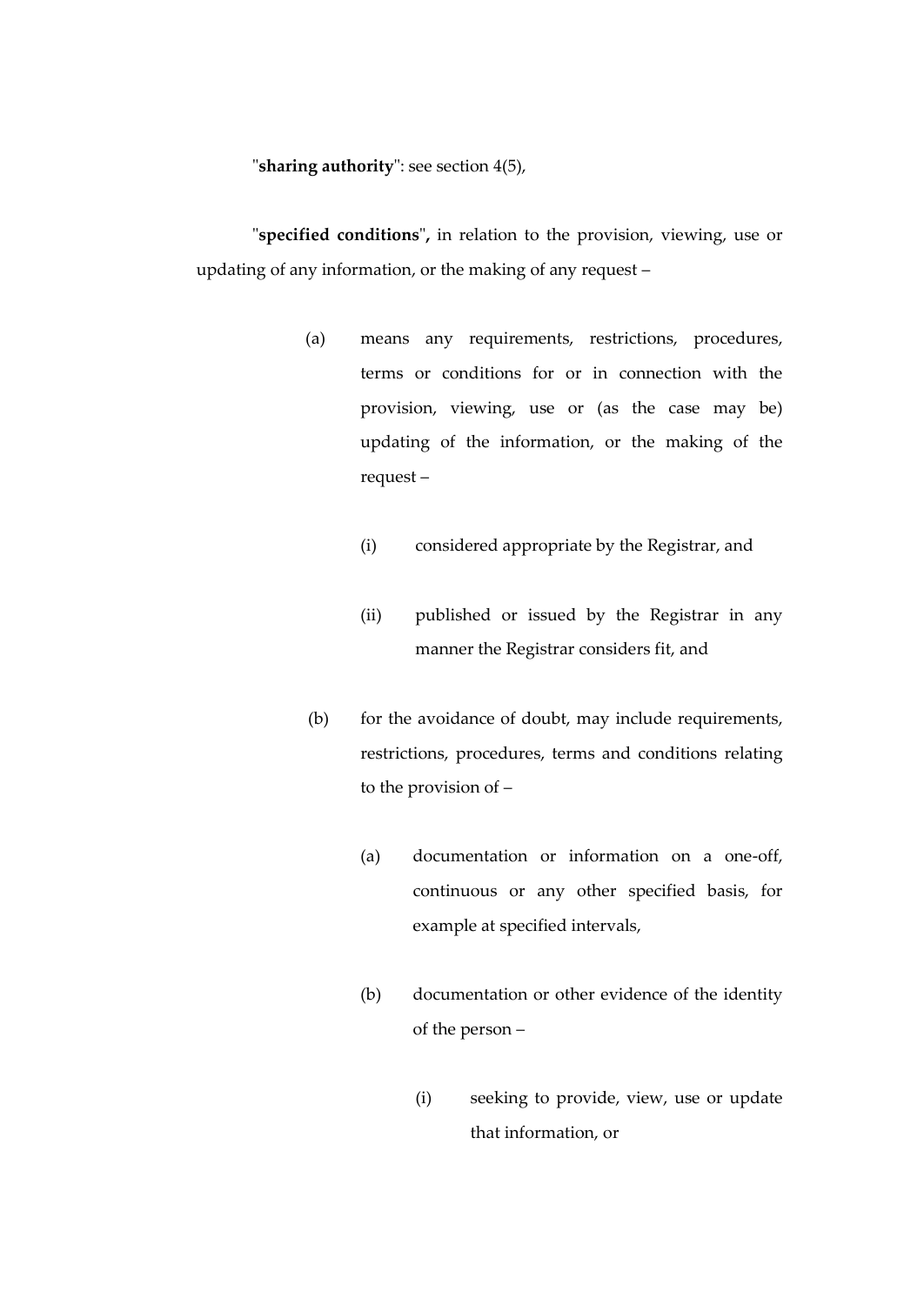## (ii) making the request, or

(c) documentation or other evidence of the correct and up-to-date information, or any other relevant matter,

"**the States**" –

- (a) in respect of Guernsey, Herm or Jethou, means the States of Guernsey, and
- (b) in respect of Alderney, means the States of Alderney,

"**update**", in relation to any information, includes correcting the information, and any cognate expression has a corresponding meaning,

"**use**", in relation to any information, includes view, retrieve, copy, disclose or transmit, and any cognate expression has a corresponding meaning, and

**"vital interest",** in relation to any individual, means the life, physical or mental health, or safety of the individual.

## **Validity of consent.**

**26**. (1) Any consent purportedly given by a living individual to the processing of personal data relating to the individual for the purposes of section  $6(4)(f)$  or  $15(3)(a)$  must be disregarded for the purposes of the provision concerned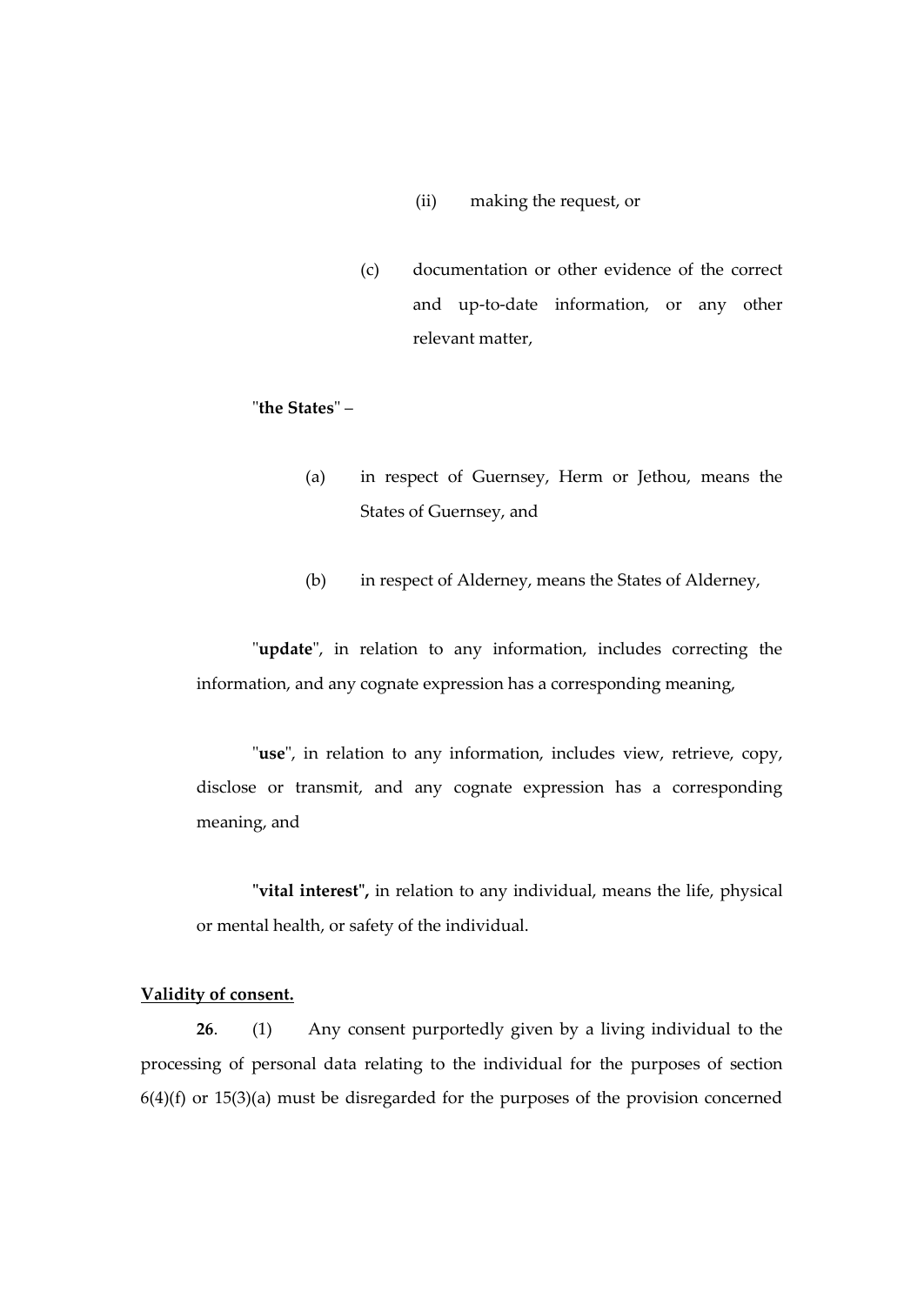unless it is valid consent to the processing of that data in accordance with section 10(1) to (6) of the Data Protection Law.

(2) In subsection (1), "**personal data**" and "**processing**" have the respective meanings given by section 111(1) of the Data Protection Law.

#### **Consequential amendments.**

**27.** (1) The enactments specified in Schedule 5 are amended in the manner set out in that schedule.

(2) Nothing in subsection (1) or the amendments specified in Schedule 5 limits the generality of section 20.

#### **Extent.**

**28.** This Law has effect in the islands of Alderney, Guernsey, Herm and Jethou.

## **Citation.**

**29**. This Law may be cited as the States' Register of Contact Details (Guernsey and Alderney) Law, 2019.

#### **Commencement.**

**30**. This Law shall come into force on the day after it is registered by the Royal Court of Guernsey.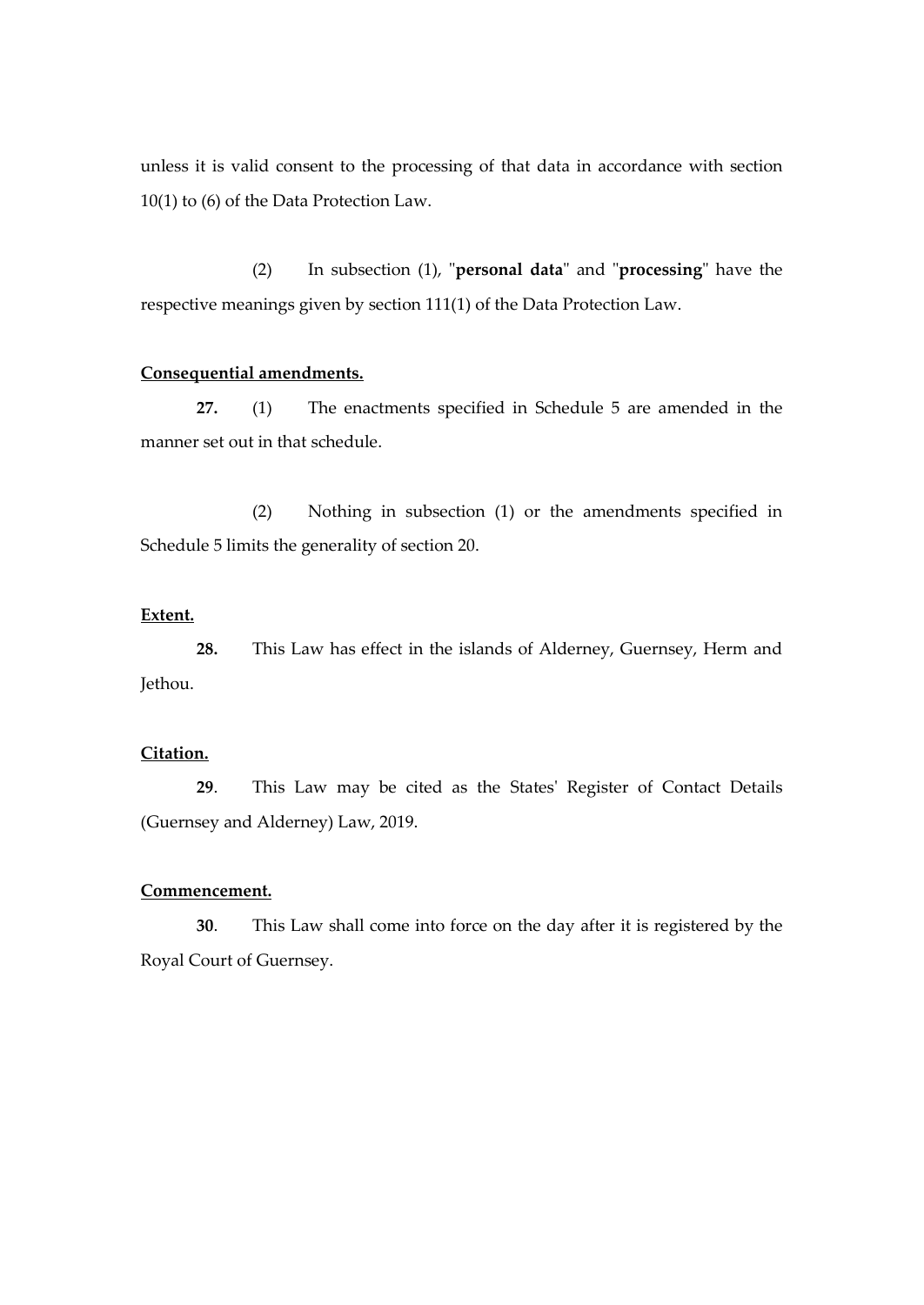#### Section 13

### PROCEDURES FOR REVIEW

## **1. Application for review.**

- (1) An application to the Committee to review an original decision
	- (a) must be made no later than 28 days after the applicant receives any written notice under this Law of the original decision,
	- (b) must be made in the form and manner specified by the Committee and must include any information which the applicant believes would assist the applicant's case, and
	- (c) must be served on the Registrar by giving the Registrar a copy of the application.
- (2) Within 14 days of an application being made or, if this is impracticable, as soon as practicable afterwards –
	- (a) the Committee must appoint a review panel in accordance with paragraph 2, and
	- (b) the Registrar must provide the Committee with any information the Registrar believes the Committee should consider in connection with the matter.
- (3) On request by the applicant, the Committee may on any terms it considers appropriate suspend or modify the effect of the original decision pending determination of the review by giving written notice to the applicant, the Registrar and any other person the Committee considers appropriate.

## **2. Review panel.**

- (1) Subject to subparagraph (2), the review panel is to be made up of  $-$ 
	- (a) the chief officer of the Committee as chairperson,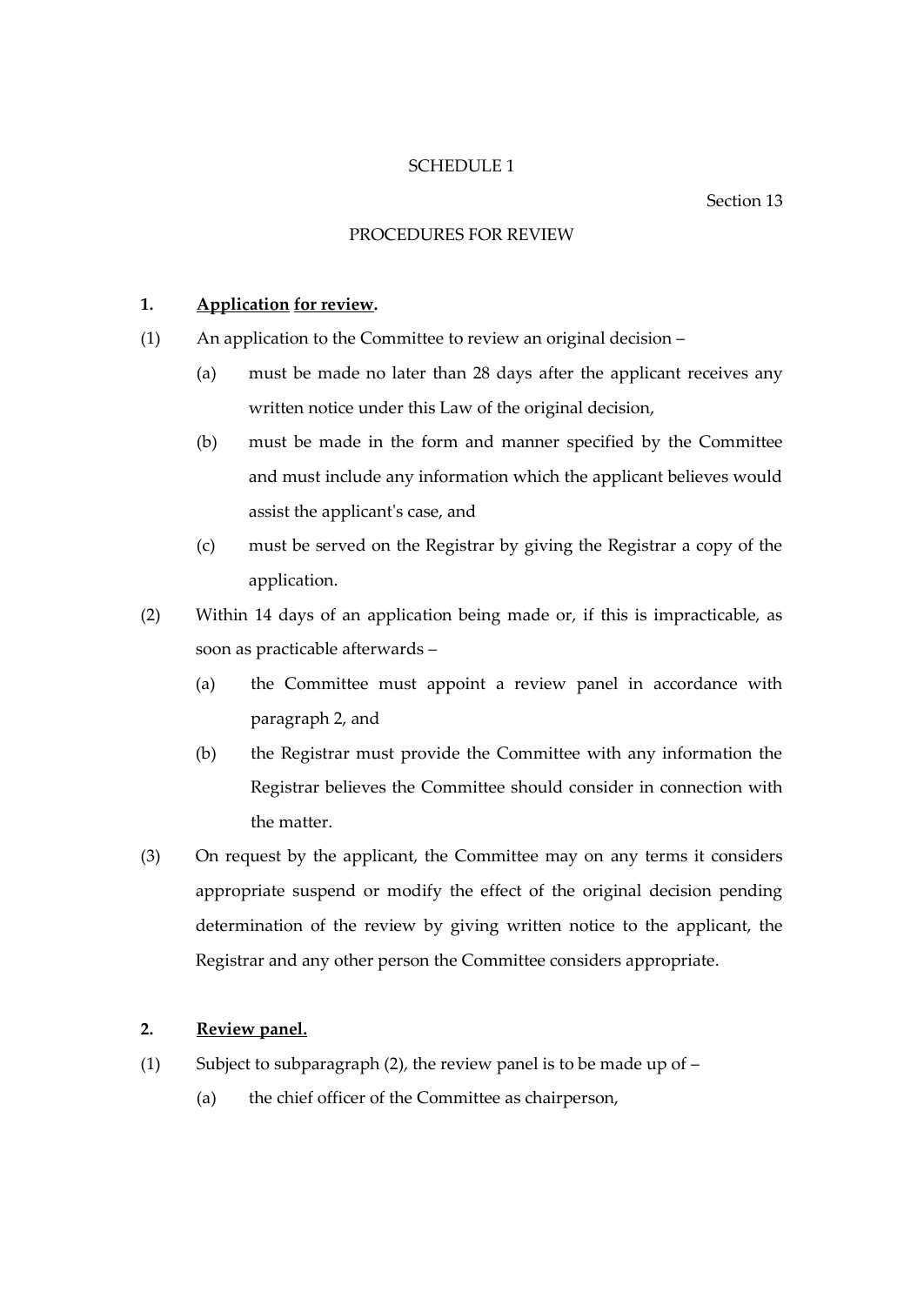- (b) the chief officer of one other public committee of the States of Guernsey, and
- (c) the chief officer of the States of Alderney.
- (2) If the Committee or the States of Alderney is directly interested or otherwise conflicted in the decision to be reviewed, the Committee must appoint one or (as the case may require) two other chief officers from other public committees of the States of Guernsey to the panel.
- (3) A chief officer may be represented on the panel by any officer or other person nominated by the chief officer.
- (4) A chief officer nominating any person to represent the chief officer must have due regard to any need for technical or other expertise in relation to the decision to be reviewed.
- (5) In this paragraph, "**chief officer**" means the highest-ranking executive officer, however designated.

## **3. Procedure of the review panel.**

- (1) As soon as practicable after the panel is appointed, the Committee must
	- (a) refer the application to the panel, and
	- (b) give the panel any information provided to the Committee under paragraph  $1(1)(b)$  or  $1(2)(b)$ .
- (2) Within 14 days of the referral or, if this is impracticable, as soon as practicable afterwards, the panel must –
	- (a) review the application and any information given to it by the Committee,
	- (b) form an opinion as to whether the original decision should be confirmed, varied or annulled in accordance with section 13(3), and
	- (c) advise the Committee in writing accordingly.
- (3) For the purposes of subparagraph (2), the panel may do either or both of the following –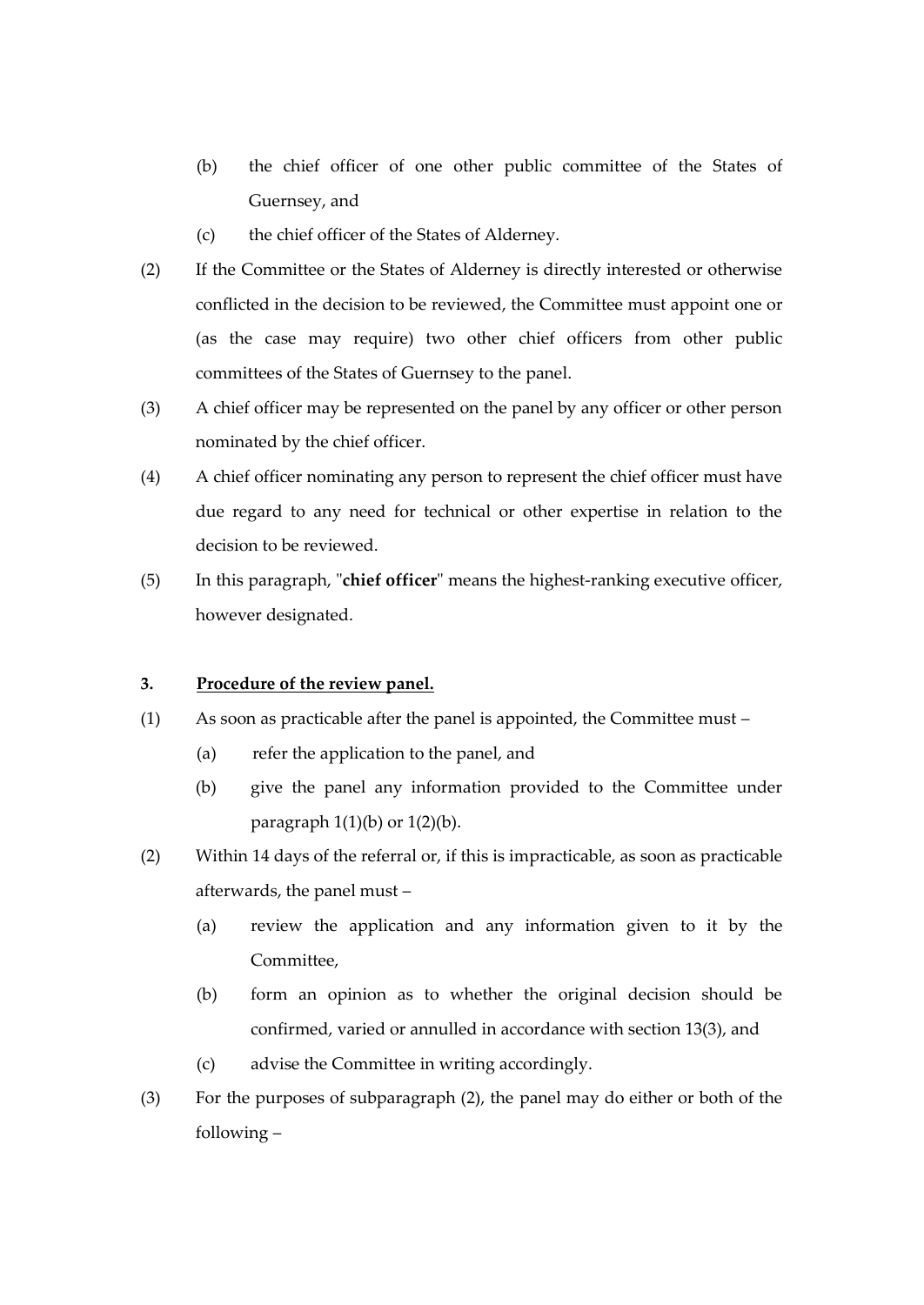- (a) require the applicant, the Registrar or the Committee to provide the panel with any further written information the panel considers necessary, or
- (b) invite oral submissions from any of the applicant, the Registrar or the Committee.
- (4) The applicant, the Registrar or (as the case may be) the Committee must provide the panel with any information required under subparagraph (3)(a).
- (5) Subject to this Schedule and any other provision of this Act, the panel may determine its own procedure.

## 4. **Review determination.**

- (1) Within 14 days of receiving the panel's advice under paragraph 3(2)(c) or, if this is impracticable, as soon as practicable afterwards, the Committee must determine the application in accordance with section 13(3).
- (2) In making its determination, the Committee is not bound to follow the panel's advice.
- (3) The Committee must include in its notice of determination under section  $13(3) -$ 
	- (a) a copy of the panel's advice, and
	- (b) to the extent that the Committee chooses not to follow that advice, a written explanation of its reasons.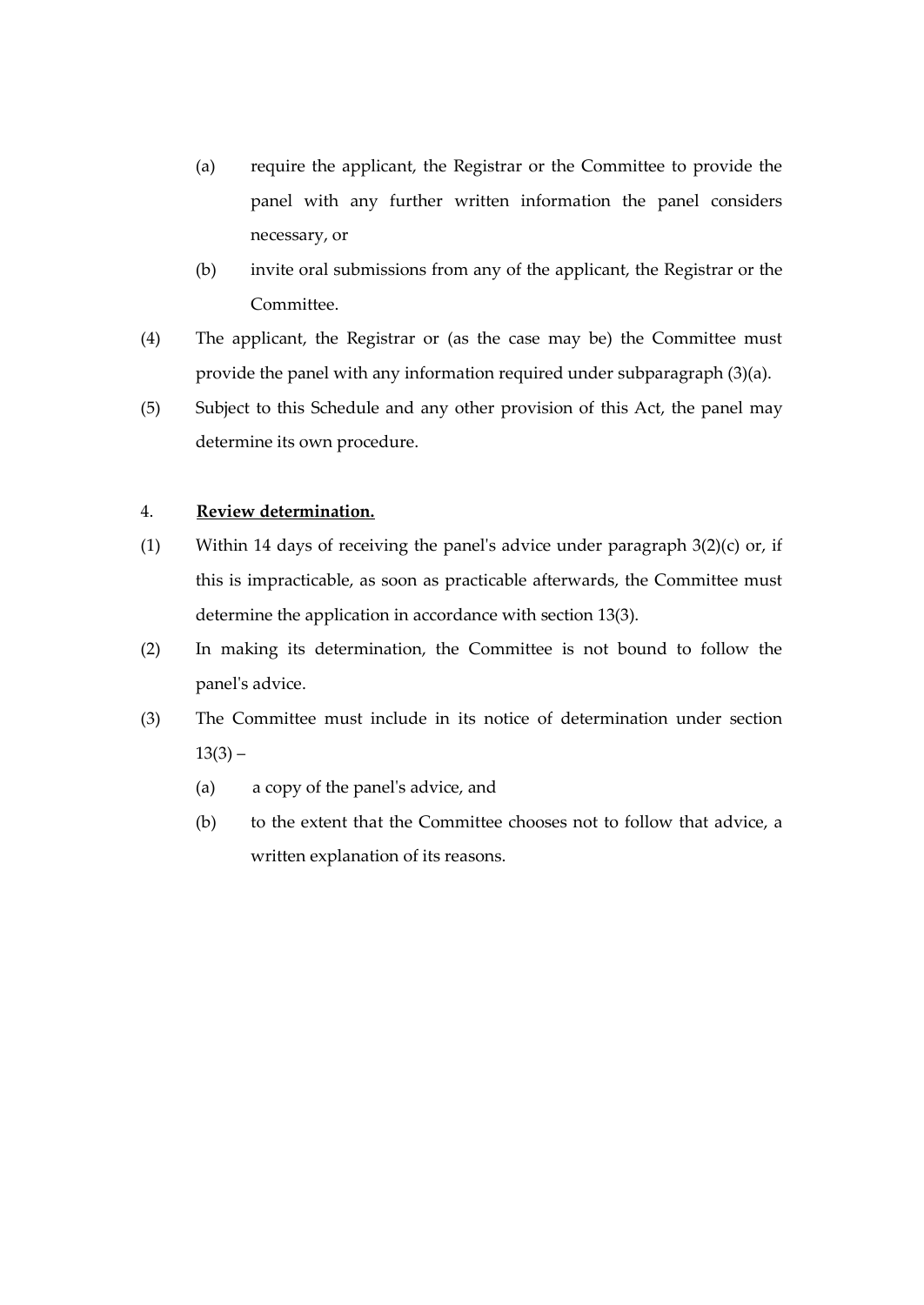#### Section 25

#### DESIGNATED AUTHORITIES FOR THE REGISTER

Any public committee of the States of Guernsey.

Any public committee of the States of Alderney.

The Administrator (within the meaning given by section 28(1) of the Income Support

(Guernsey) Law, 1971**<sup>g</sup>** ).

The Director of the Revenue Service (within the meaning given by section 209(1) of

the Income Tax (Guernsey) Law, 1975**<sup>h</sup>** ).

The Administrator (within the meaning given by the Sixth Schedule to the Social Insurance (Guernsey) Law, 1978**<sup>i</sup>** ).

The Administrator (within the meaning given by section 39(1) of the Health Service

(Benefit) (Guernsey) Law, 1990**<sup>j</sup>** ).

**<sup>g</sup>** Ordres en Conseil Vol. XXII, p. 26; as amended.

\_\_\_\_\_\_\_\_\_\_\_\_\_\_\_\_\_\_\_\_\_\_\_\_\_\_\_\_\_\_\_\_\_\_\_\_\_\_\_\_\_\_\_\_\_\_\_\_\_\_\_\_\_\_\_\_\_\_\_\_\_\_\_\_\_\_\_\_\_

**<sup>h</sup>** Ordres en Conseil Vol. XXV, p. 124, as amended by Ordinance No. VII of 2015 and No. XXVII of 2018. There are other amendments to the Law not relevant to this provision.

**<sup>i</sup>** Ordres en Conseil Vol. XXVI, p. 292; amended by Vol. XXVII, pp. 238, 307 and 392; Vol. XXIX, pp. 24, 148 and 422; Vol. XXXI, p. 278; Vol. XXXII, p. 59; Vol. XXXIV, p. 510; Vol. XXXV(1), p. 161; Vol. XXXVI, pp. 123 and 343; Vol. XXXVIII, p. 59; Vol. XXXIX, p. 107; Vol. XL, p. 351; Order in Council No. X of 2000; No. IX of 2001; No. XXIV of 2003; No. XI of 2004; No. XVIII of 2007; No. V of 2012; No. IV of 2014; No. III of 2016; No. IV of 2017; Recueil d'Ordonnances Tome XXV, p. 148; Ordinance No. XXXIII of 2003; No. XLIV of 2007; Nos. VII and XLII of 2009; No. XVII of 2011; No. XXXVIII of 2012; No. XXX of 2013; Nos. IX and XXX of 2016; No. XXIII of 2017; No. VIII of 2018; and the Director of Income Tax (Transfer of Functions Ordinance), 2018.

**<sup>j</sup>** Ordres en Conseil Vol. XXXII, p. 192.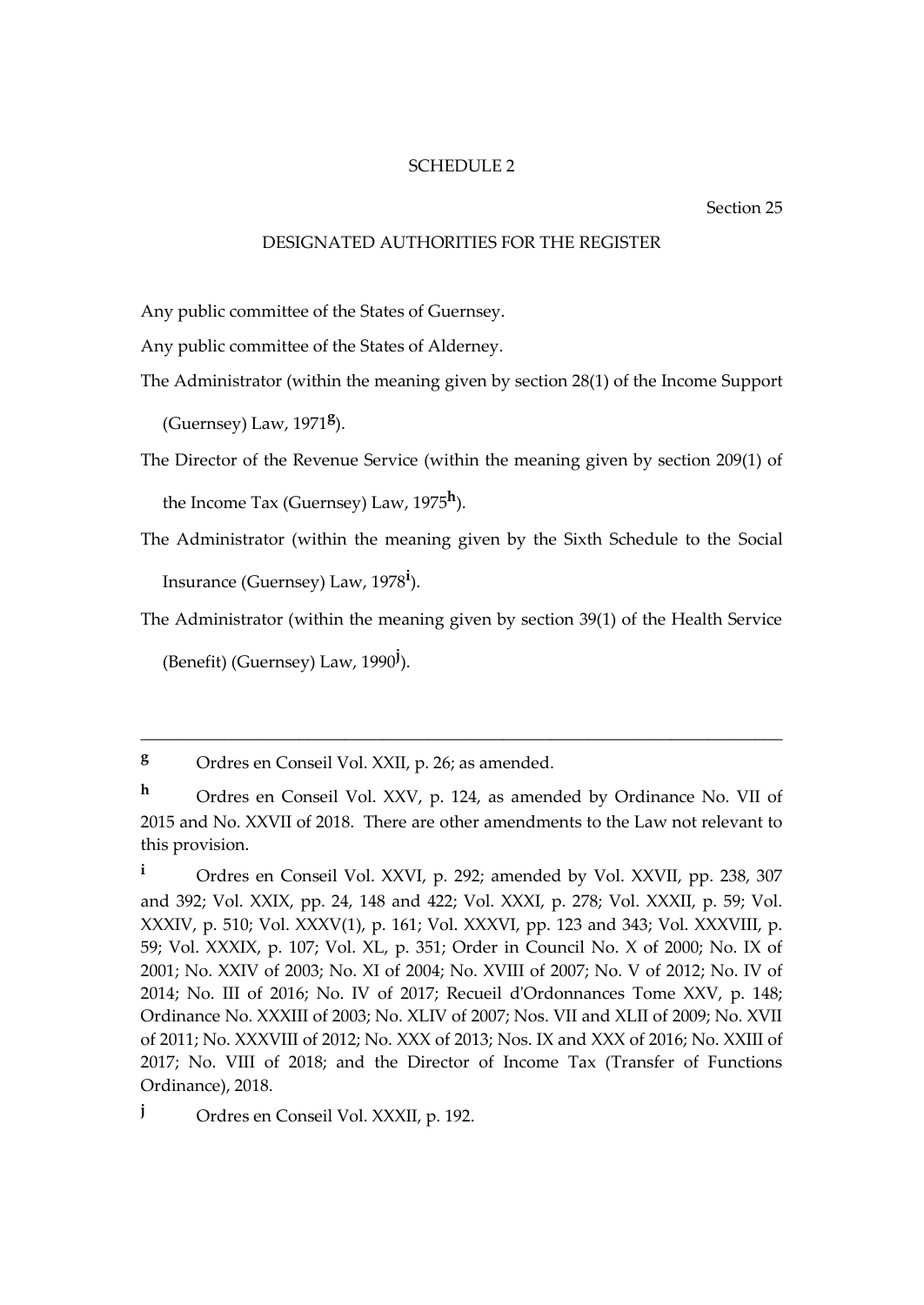The Administrator (within the meaning of section 2(1) of the Legal Aid (Bailiwick of Guernsey) Law, 2003**<sup>k</sup>** ).

The supervisor (within the meaning given by section 15 of the Electronic Census (Guernsey) Ordinance, 2013**<sup>l</sup>** ).

\_\_\_\_\_\_\_\_\_\_\_\_\_\_\_\_\_\_\_\_\_\_\_\_\_\_\_\_\_\_\_\_\_\_\_\_\_\_\_\_\_\_\_\_\_\_\_\_\_\_\_\_\_\_\_\_\_\_\_\_\_\_\_\_\_\_\_\_\_

**<sup>k</sup>** Order in Council No. VI of 2004; amended by Ordinance No. XXXIII of 2003 and No. IX of 2016; and the Legal Aid (Guernsey and Alderney) (Schemes and Miscellaneous Provisions) Ordinance, 2018.

**<sup>l</sup>** Ordinance No. XXX of 2013; as amended by Order in Council No. IV of 2014 and Ordinance No. IX of 2016.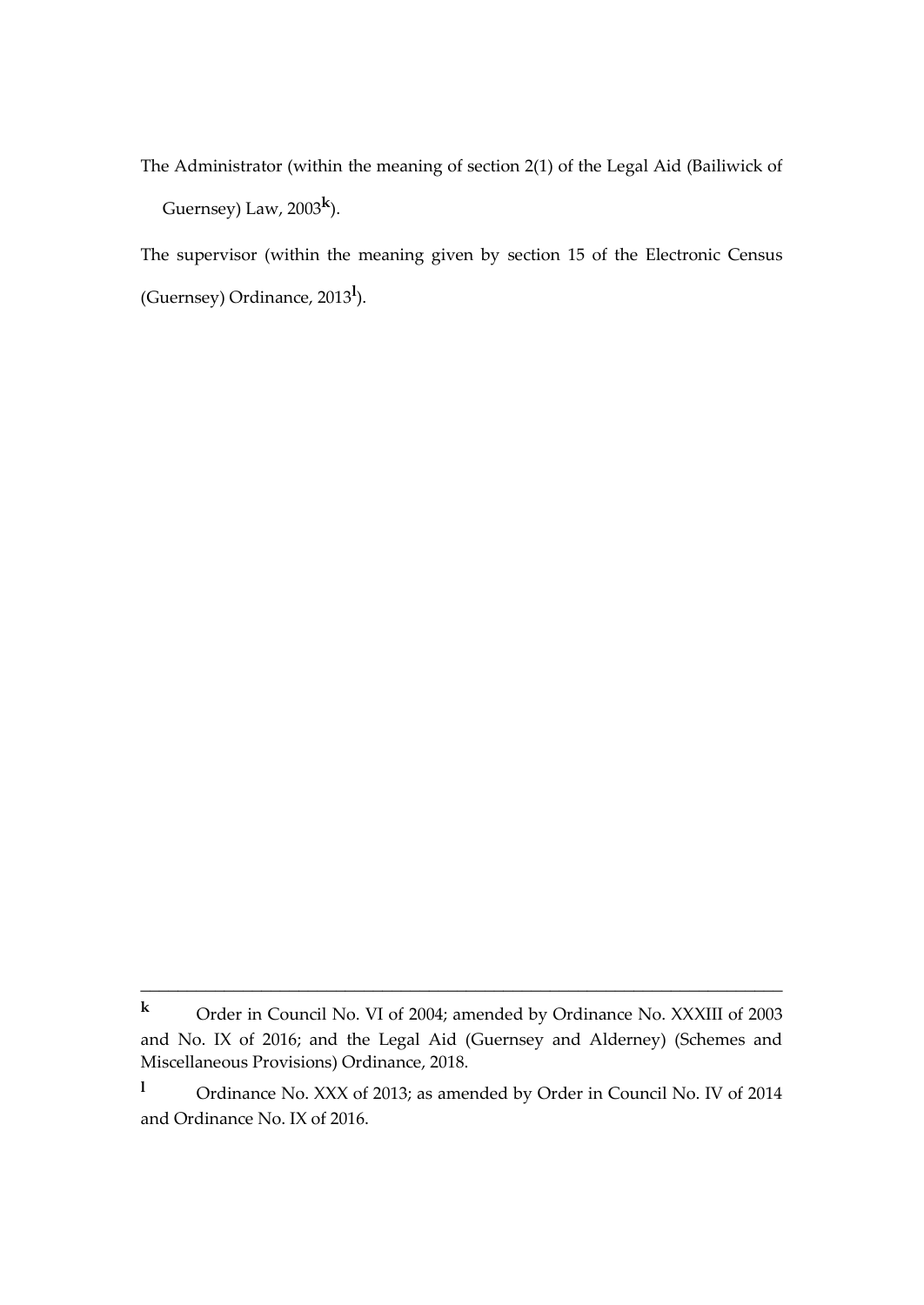Section 25

## DESIGNATED FUNCTIONS OF THE REGISTER

The following are designated functions –

- (a) any function of a designated authority under any enactment,
- (b) the provision of any service, or giving of any benefit or privilege, to any person,
- (c) securing compliance with any duty or obligation imposed on any person under any enactment, and
- (d) taking any action or doing anything in consequence of a breach or alleged breach of a duty or obligation imposed on any person under any enactment.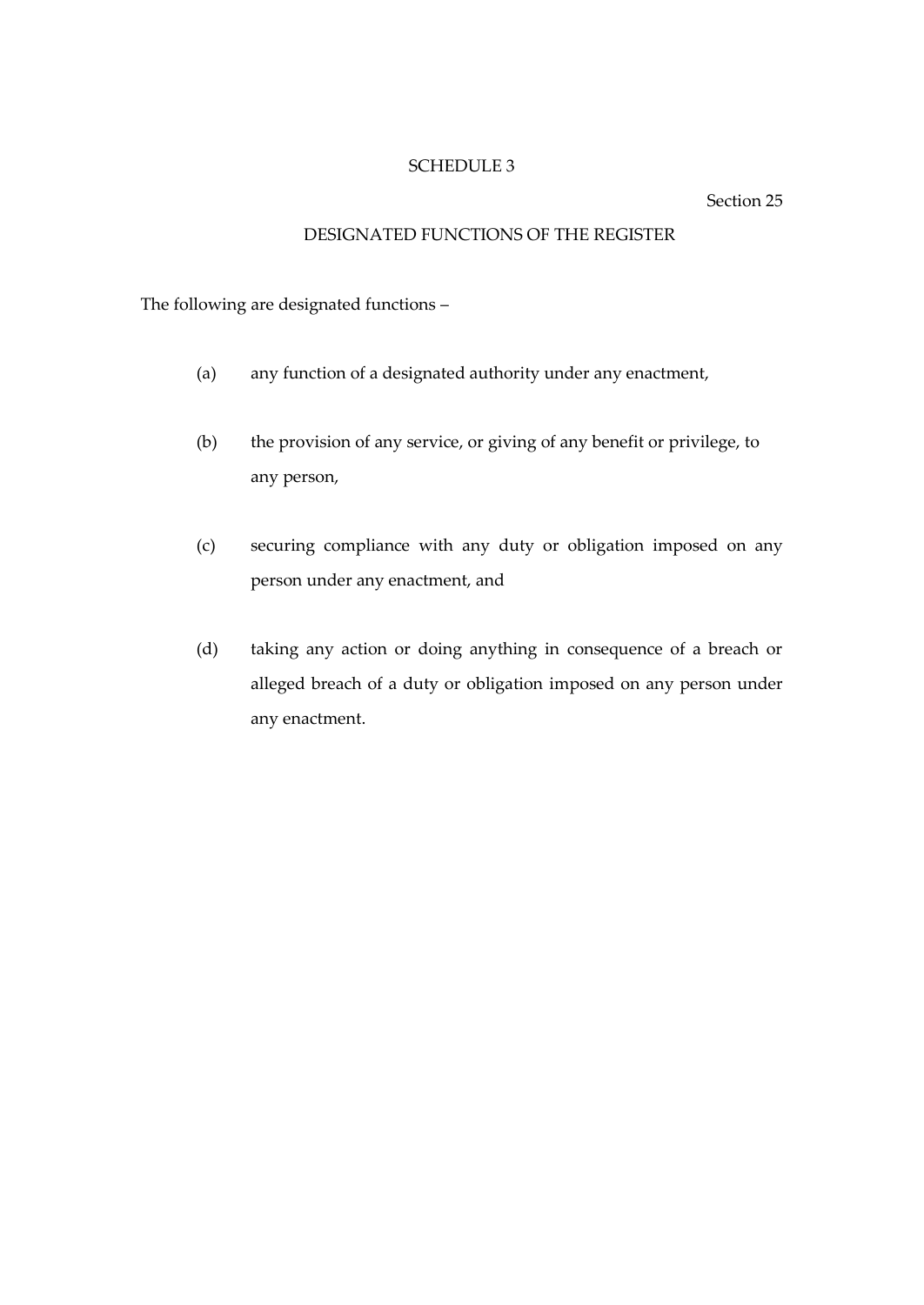## Section 25

## DESIGNATED INFORMATION FOR THE REGISTER

- 1. The name of the person (including the person's title).
- 2. Any reference or identification number or code used by a designated authority to refer to the person.
- 3. In the case of an individual
	- (a) the date of birth of the individual,
	- (b) if deceased, the date on which the individual died,
	- (c) if applicable, the date on which the individual arrived to reside in the Islands,
	- (d) if applicable, the date on which the individual left the Islands to reside elsewhere, and
	- (e) the biological sex of the individual at birth.
- 4. In the case of any person other than an individual
	- (a) the date of incorporation or registration, or any other date on which the person acquired legal personality, and
	- (b) if applicable, the date on which the person was wound up, deregistered or otherwise ceased to exist as a legal person.
- 5. Contact details of the person, namely
	- (a) in the case of an individual, the residential address of the individual,
	- (b) in the case of a person other than an individual, the principal business address of the person, and
	- (c) in all cases, the following information for the person ("**X**")
		- (i) postal address,
		- (ii) e-mail address,
		- (iii) telephone and mobile numbers,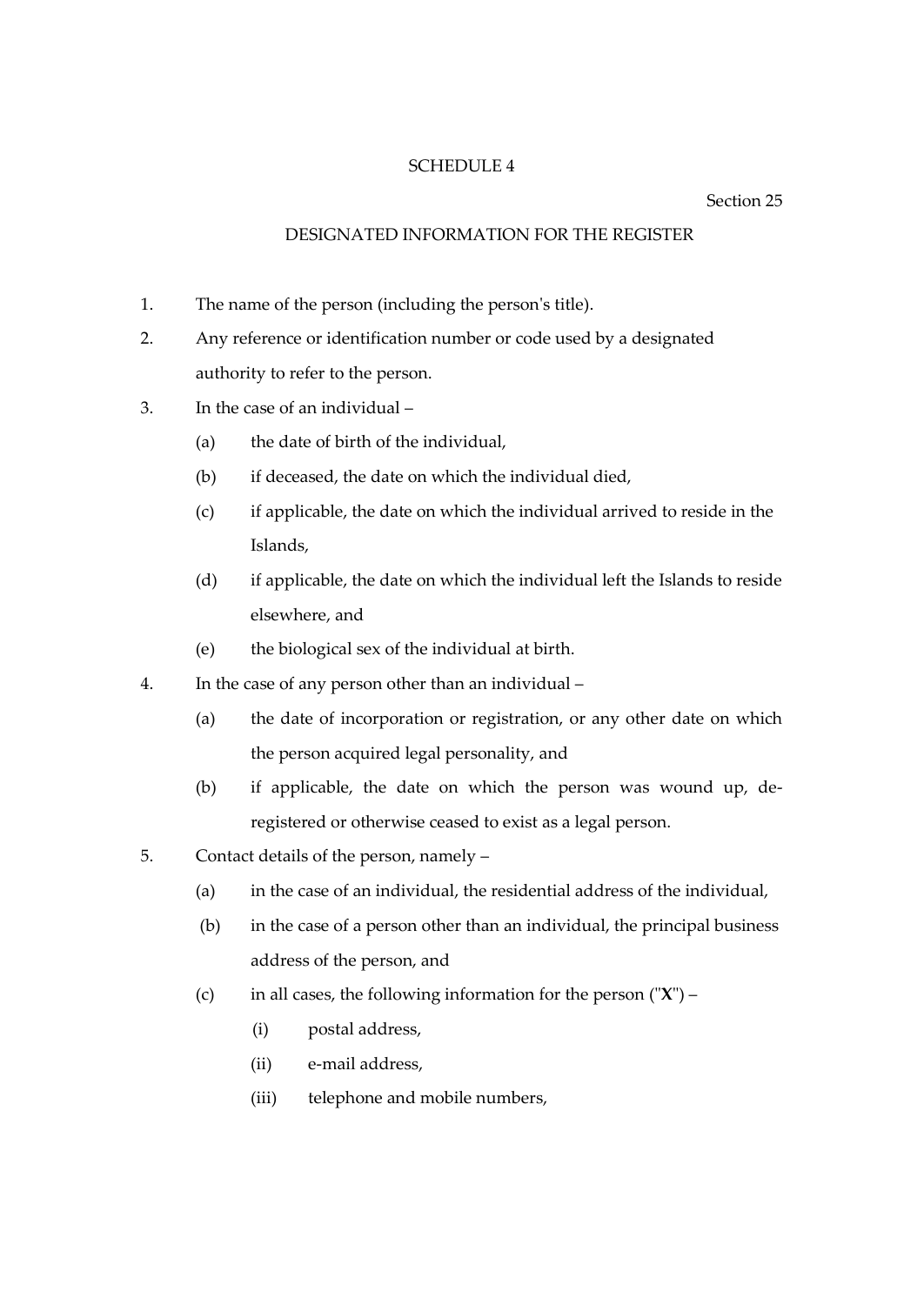- (iv) online account username used by  $X$  in relation to any of its dealings with a designated authority, the States of Guernsey or the States of Alderney, and
- (v) any other person
	- (A) nominated by X as a contact person or representative of X for the purposes of this Law, any other enactment or all or any specific designated functions, or
	- (B) treated or regarded by or under law as the contact person or representative of, or person responsible for, X for the purposes of this Law, any other enactment or all or any specific designated functions.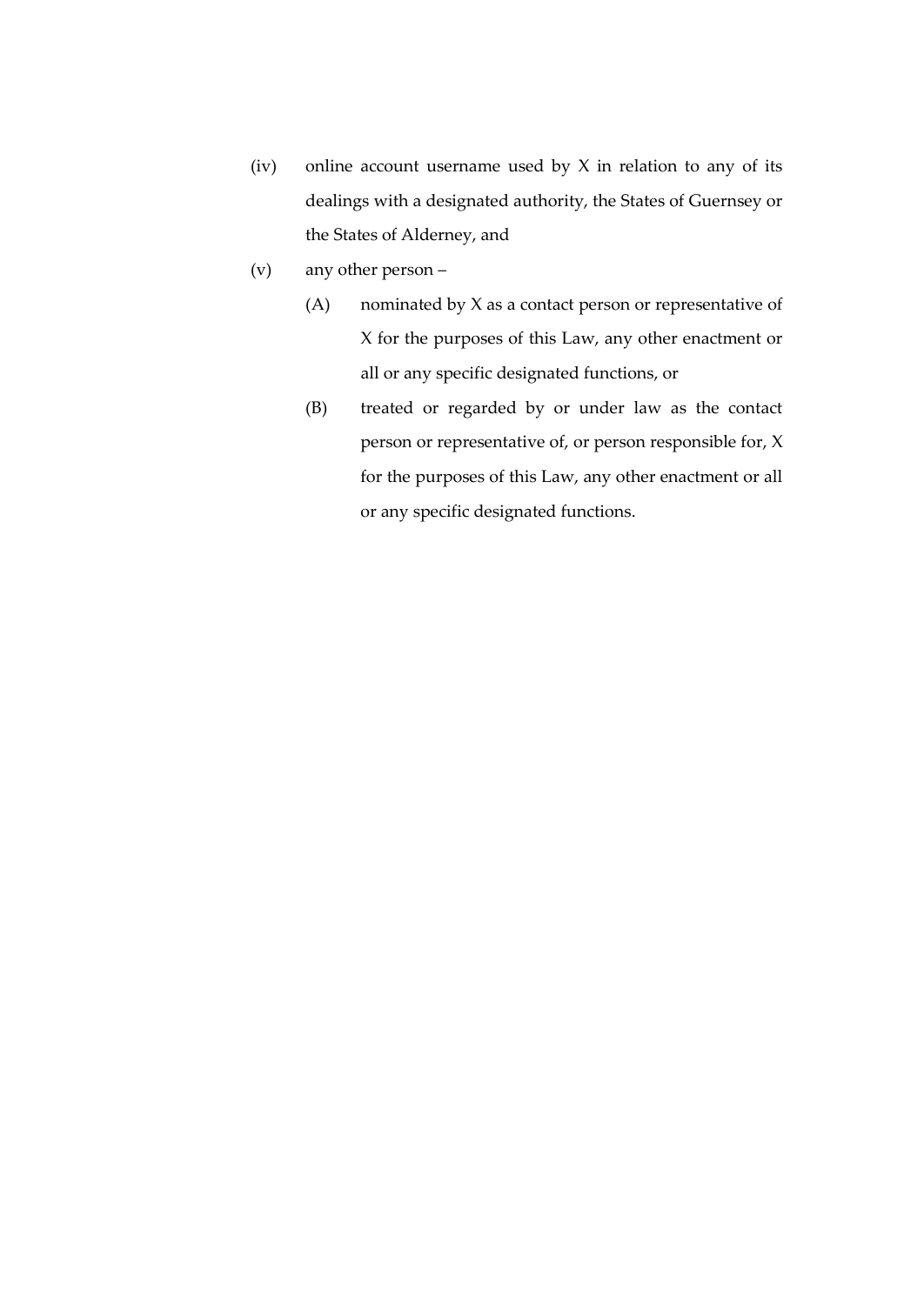Section 27(1)

## CONSEQUENTIAL AMENDMENTS

| Enactment             | Amendments                                                 |
|-----------------------|------------------------------------------------------------|
| Income Tax (Guernsey) | The following amendments -                                 |
| Law, 1975             | immediately after section 206AA of that Law, insert<br>(a) |
|                       | the following section -                                    |
|                       | "Disclosure of information etc. under States'              |
|                       | Register of Contact Details (Guernsey and                  |
|                       | <u>Alderney) Law, 2019.</u>                                |
|                       | <b>206AB.</b> (1) Nothing in section 206, or in any        |
|                       | oath taken in accordance with that section,                |
|                       | precludes the Director of the Revenue Service from         |
|                       | disclosing to the Registrar any designated                 |
|                       | information where required or authorised to do so          |
|                       | under any provision of the States' Register of             |
|                       | Contact Details (Guernsey and Alderney) Law,               |
|                       | 2019.                                                      |
|                       | subsection (1), "designated<br>(2)<br>In                   |
|                       | information" and "the Registrar" have the                  |
|                       | respective meanings given by section 25 of the             |
|                       | States' Register of Contact Details (Guernsey and          |
|                       | Alderney) Law, 2019.", and                                 |
|                       | in section $206B(1)$ of that Law, for "or $206A$ ",<br>(b) |
|                       | substitute", 206A or 206AB".                               |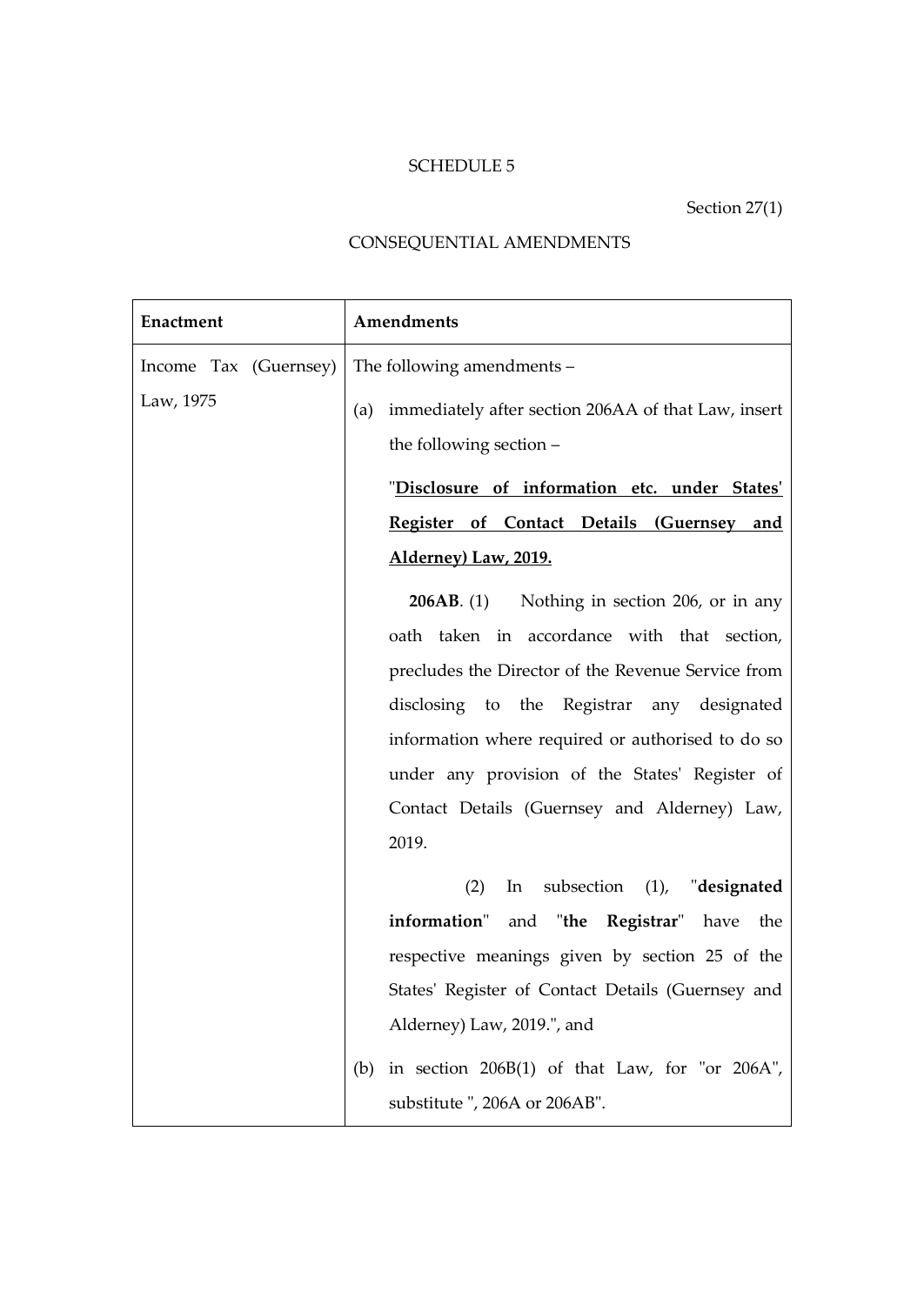| Enactment                      | Amendments                                               |
|--------------------------------|----------------------------------------------------------|
| Social<br>Insurance            | Immediately after section 111(5) of that Law, insert the |
| (Guernsey) Law, 1978           | following subsections -                                  |
|                                | "(5A) Nothing in this section shall be taken to          |
|                                | prohibit the Administrator or any person authorised by   |
|                                | him in that behalf from disclosing to the Registrar any  |
|                                | designated information where required or authorised to   |
|                                | do so under any provision of the States' Register of     |
|                                | Contact Details (Guernsey and Alderney) Law, 2019.       |
|                                | subsection (5A), "designated<br>(5B)<br>In               |
|                                | information" and "the Registrar" have the respective     |
|                                | meanings given by section 25 of the States' Register of  |
|                                | Contact Details (Guernsey and Alderney) Law, 2019.".     |
| Severe Disability Benefit      | Immediately after section 20(4) of that Law, insert the  |
| and Carer's Allowance          | following subsections -                                  |
| (Guernsey) Law, $1984^{\rm m}$ | Nothing in this section shall be taken to<br>"(5)        |
|                                | prohibit the Administrator or any person authorised by   |
|                                | him in that behalf from disclosing any designated        |
|                                | information to the Registrar where required or           |
|                                | authorised to do so under any provision of the States'   |
|                                | Register of Contact Details (Guernsey and Alderney)      |
|                                | Law, 2019.                                               |

**<sup>m</sup>** Ordres en Conseil Vol. XXVIII p. 353; amended by Ordres en Conseil Vol. XXIX, p. 198; Vol. XXXIII, p. 238; Vol. XXXIV, p. 458; Vol. XXXIX, p. 107; Order in Council No. X of 2003; Orders in Council No. IV of 2014 and No. IV of 2018; Recueil d'Ordonnances Tome XXVI, p. 177; Ordinance No. XXXIII of 2003; No. VII of 2009; No. XXX of 2013; No. IX of 2016; No. XXXVI of 2017; No. XXVII of 2018.

\_\_\_\_\_\_\_\_\_\_\_\_\_\_\_\_\_\_\_\_\_\_\_\_\_\_\_\_\_\_\_\_\_\_\_\_\_\_\_\_\_\_\_\_\_\_\_\_\_\_\_\_\_\_\_\_\_\_\_\_\_\_\_\_\_\_\_\_\_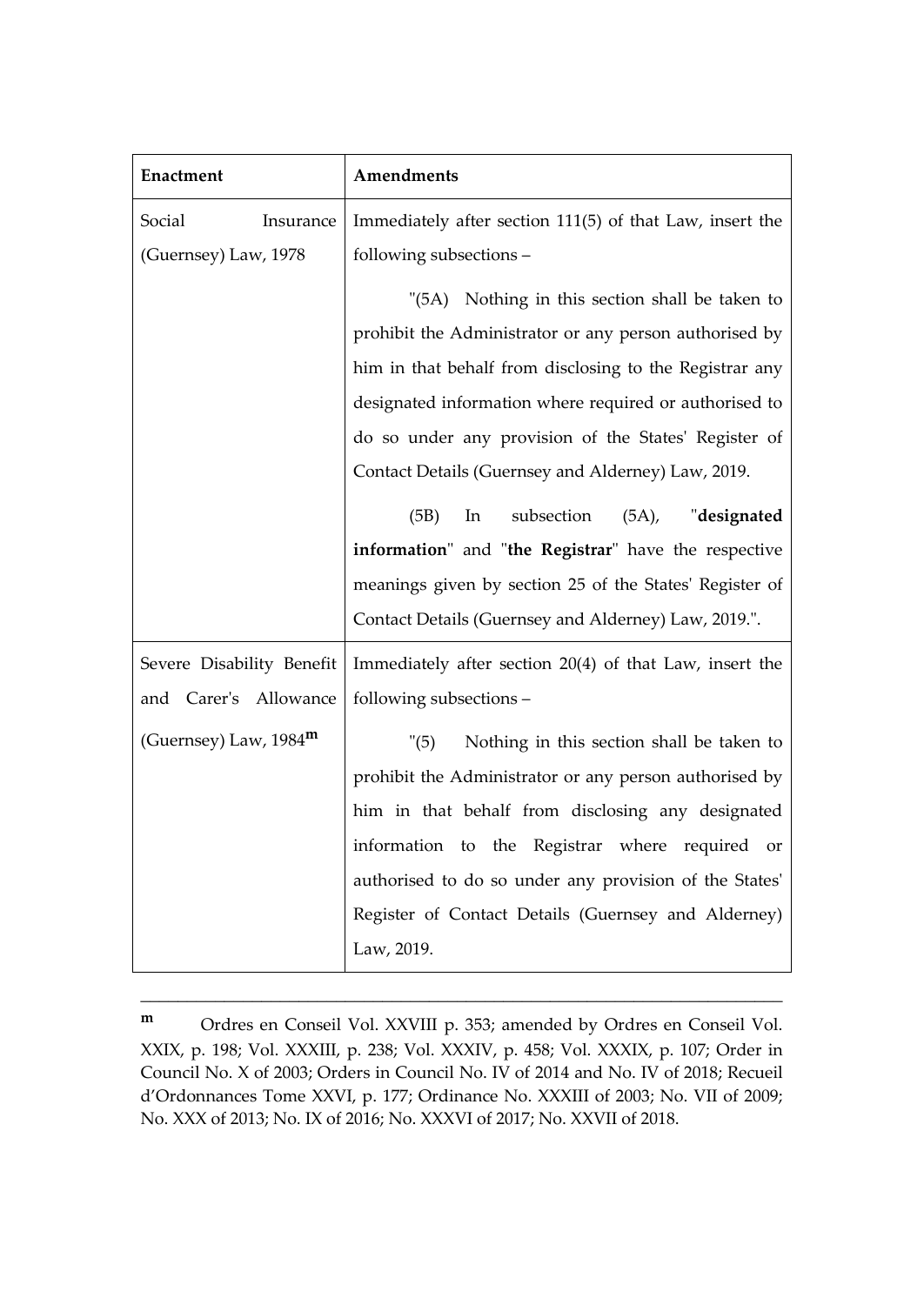| Enactment                | Amendments                                               |
|--------------------------|----------------------------------------------------------|
|                          | (6)<br>subsection<br>$(5)$ ,<br>In<br>"designated        |
|                          | information" and "the Registrar" have the respective     |
|                          | meanings given by section 25 of the States' Register of  |
|                          | Contact Details (Guernsey and Alderney) Law, 2019.       |
|                          | The States may by Ordinance amend<br>(7)                 |
|                          | subsection $(5)$ or $(6)$ ."                             |
| Legal Aid (Bailiwick of  | Immediately after section 5(4) of that Law, insert the   |
| Guernsey) Law, 2003      | following subsections -                                  |
|                          | "(4A) Nothing in this section shall be taken to          |
|                          | prohibit the Administrator from disclosing to the        |
|                          | Registrar any designated information where required or   |
|                          | authorised to do so under any provision of the States'   |
|                          | Register of Contact Details (Guernsey and Alderney)      |
|                          | Law, 2019.                                               |
|                          | subsection (4A), "designated<br>(4B)<br>In               |
|                          | information" and "the Registrar" have the respective     |
|                          | meanings given by section 25 of the States' Register of  |
|                          | Contact Details (Guernsey and Alderney) Law, 2019.".     |
| Electronic<br>Census     | Immediately after section $9(4)$ , insert the following  |
| (Guernsey)<br>Ordinance, | subsections-                                             |
| 2013                     | Nothing in this section shall be taken to<br>"(5)        |
|                          | prohibit the supervisor from disclosing to the Registrar |
|                          | information where<br>designated<br>required<br>any<br>or |
|                          | authorised to do so under any provision of the States'   |
|                          | Register of Contact Details (Guernsey and Alderney)      |